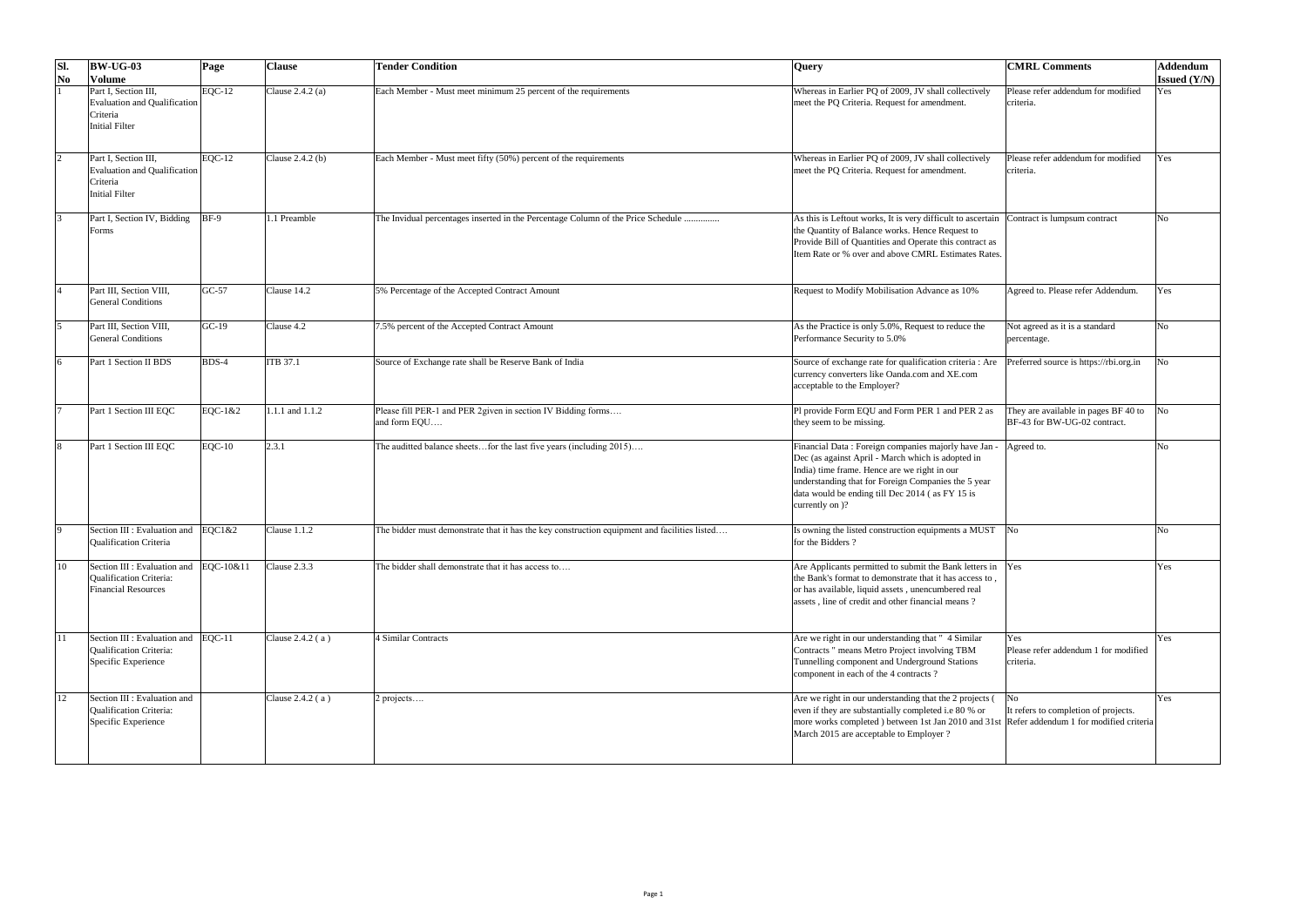

| Sl.<br>$\overline{\text{No}}$ | $\mathbf{BW\text{-}UG\text{-}03}$<br>Volume                                           | Page    | <b>Clause</b>      | <b>Tender Condition</b>                                                                                                                                                                                                                                                                                                                                                                                    | <b>Query</b>                                                                                                                                                                                                                                                                                                                                                                                                                                  | <b>CMRL Comments</b>                                                                                                                                                                                                            | <b>Addendum</b><br><b>Issued (Y/N</b> |
|-------------------------------|---------------------------------------------------------------------------------------|---------|--------------------|------------------------------------------------------------------------------------------------------------------------------------------------------------------------------------------------------------------------------------------------------------------------------------------------------------------------------------------------------------------------------------------------------------|-----------------------------------------------------------------------------------------------------------------------------------------------------------------------------------------------------------------------------------------------------------------------------------------------------------------------------------------------------------------------------------------------------------------------------------------------|---------------------------------------------------------------------------------------------------------------------------------------------------------------------------------------------------------------------------------|---------------------------------------|
| 13                            | Section III : Evaluation and<br><b>Qualification Criteria:</b><br>Specific Experience |         | Clause $2.4.2(a)$  | Similar contracts                                                                                                                                                                                                                                                                                                                                                                                          | Are we right in our understanding that the requirements Please refer addendum 1 for modified  Yes<br>of 25% and 40% refers to (1) member's share in JV for criteria.<br>the " similar contracts " executed in the past $? (2)$ Are<br>we right to conclude that " Minimum value " as<br>indicated in point (iv), notes for the bidders INFACT<br>refers to 25% and 40% share in the JV for the "similar<br>contracts " executed in the past ? |                                                                                                                                                                                                                                 |                                       |
|                               | Section III : Evaluation and<br><b>Qualification Criteria:</b><br>Specific Experience |         | Clause $2.4.2$ (b) | 3km in total length                                                                                                                                                                                                                                                                                                                                                                                        | Are we right in our understanding that "3 km in total<br>length "indicate summation of different TBM bored<br>drive lengths executed in a single contract?                                                                                                                                                                                                                                                                                    | Aggregate should be 3km length.                                                                                                                                                                                                 | N <sub>o</sub>                        |
|                               | Section III : Evaluation and<br><b>Qualification Criteria:</b><br>Specific Experience |         | Clause $2.4.2$ (b) | Specific Experience (b)                                                                                                                                                                                                                                                                                                                                                                                    | Will the Employer accept " 3 km in total length " and "  Yes<br>completion of at least two underground stations " from<br>an ongoing project that is substantially completed i.e<br>80% or more completed ?                                                                                                                                                                                                                                   |                                                                                                                                                                                                                                 | N <sub>0</sub>                        |
| $ 16\rangle$                  | Section III : Evaluation and<br><b>Qualification Criteria:</b><br>Specific Experience |         | Clause $2.4.2$ (b) | Specific Experience (b)                                                                                                                                                                                                                                                                                                                                                                                    | For the specific case of an Intended JV of 2 members,<br>Are we right in our understanding that " Each Member<br>must meet 50% of the requirements " means that Each<br>Member should have completed at least 1.5 km in total<br>length of Closed mode TBM tunnel in a single project "<br>AND " have completed at least one underground station<br>during 1st Jan 2010 till 31st March 2015?                                                 | Please refer addendum for modified<br>criteria                                                                                                                                                                                  | Yes                                   |
| 17                            | Part-1, Supplementry<br>Instructions,                                                 | $SIB-6$ | Cl.45.4.2          | Some of the major Plant & Machinery such as Tunnel Some of the major Plant & Machinery such as Tunnel<br>Boring Machines (TBMs'), batching plant, etc taken over from the previous contractor will be made available Machinery to be provided.<br>to the tenderers free of cost. No rent will be charged for these equipments. It is upto the tenderer to suitably<br>repair and maintain these equipments | Request to please provide the inventory of Plant &                                                                                                                                                                                                                                                                                                                                                                                            | Provided. Please refer addendum                                                                                                                                                                                                 | Yes                                   |
|                               | Part-1, Supplementry<br>Instructions,                                                 | $SIB-7$ | Cl.45.6            | Some important works and safety related items of work will be executed by the CMRL/Employer through<br>already available agencies and they will be paid for the works being carried out up to the date of<br>commencement of works by the tenderer.                                                                                                                                                        | Request you to please provide the clear list of works<br>which will be executed by CMRL/Employer                                                                                                                                                                                                                                                                                                                                              | Clause 45.6 is very clear                                                                                                                                                                                                       | No                                    |
| $ 19\rangle$                  | Part-1, Section IV, Bidder<br>Forms, Form ELI-2: Bidder's<br>Party Information,       |         |                    | The following form is additional to Form ELI-1, and shall be completed to provide information relating to<br>each JV member (in case the Bidder is a JV) as well as any specialist Subcontractor proposed to be used by<br>the Bidder for any part of the Contract resulting from this process.                                                                                                            | Do we need to consider DDC also as specialist sub-<br>contractor? Shall DDC deails are also to be provided in Please refer Addendum for format.<br>this format. Please clarify                                                                                                                                                                                                                                                                | Yes.                                                                                                                                                                                                                            | Yes.                                  |
| 20                            | Part-1, Section III,<br>Evaluation and Qualification<br>Criteria,                     | $EQC-3$ | Cl. 1.1.3, (d)     | The proposed Lead DDC shall meet the following requirements:                                                                                                                                                                                                                                                                                                                                               | Request you to please clarify where the details of DDC<br>is to be provided. We found that there are no specific<br>formats for DDC to be filled.                                                                                                                                                                                                                                                                                             | Please refer addendum 1 for format.                                                                                                                                                                                             | Yes.                                  |
| 21                            | General                                                                               |         |                    | Design                                                                                                                                                                                                                                                                                                                                                                                                     | As the existing works which are completed are based<br>on certain designs carried out by previous contractor.<br>As the D-wall is completed in all stations and slab<br>thicknesses are fixed by previous deisgner. Please<br>clarify whether we need to follow the same designs?                                                                                                                                                             | Bidders shall refer drawings and make No<br>necessary developments (if required).<br>Any changes to already approved<br>designs need to be submitted for<br>approval of Engineer as in the case of<br>new designs and drawings. |                                       |
| 22                            | Corrigendum No. 2, NIT 3                                                              |         |                    | Duration of contract (Completion period of work): 20 months from the date of issue of Lettter of Acceptance.                                                                                                                                                                                                                                                                                               | Considering the quantum of balance works, the<br>completion period of 20 months is very optimistic.<br>Request you to please revise the completion period to<br>atleast 30 months.                                                                                                                                                                                                                                                            | Not agreed to                                                                                                                                                                                                                   |                                       |
|                               | Part 2 Employers<br><b>Requirement General A.10</b>                                   |         | A.10               | Software support                                                                                                                                                                                                                                                                                                                                                                                           | Request you to please give a list of design softwares to<br>be provided to Employer.                                                                                                                                                                                                                                                                                                                                                          | All softwares used by contractor as<br>mentioned in Employer's Requirements<br>to be provided                                                                                                                                   |                                       |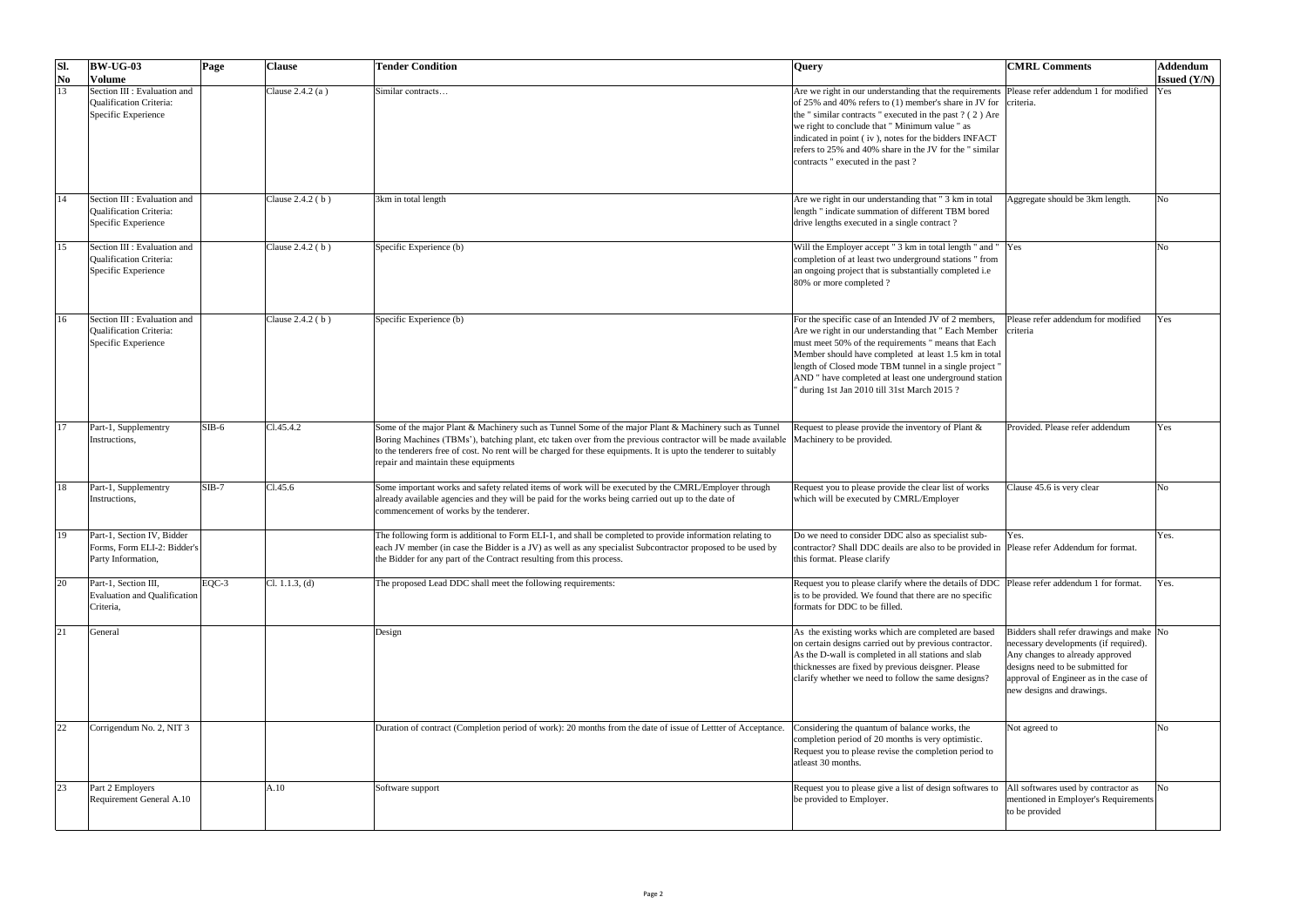

| SI.<br>N <sub>0</sub> | $ BW-UG-03 $<br><b>Volume</b>                                                  | Page      | <b>Clause</b>                                           | <b>Tender Condition</b>                                                                                                                                                                                                                                                                                                                                | <b>Query</b>                                                                                                                                                                                                                                                                                                                                                                                                                                                                                                                                                                                              | <b>CMRL Comments</b>                                                                                  | <b>Addendum</b><br><b>Issued (Y/N</b> |
|-----------------------|--------------------------------------------------------------------------------|-----------|---------------------------------------------------------|--------------------------------------------------------------------------------------------------------------------------------------------------------------------------------------------------------------------------------------------------------------------------------------------------------------------------------------------------------|-----------------------------------------------------------------------------------------------------------------------------------------------------------------------------------------------------------------------------------------------------------------------------------------------------------------------------------------------------------------------------------------------------------------------------------------------------------------------------------------------------------------------------------------------------------------------------------------------------------|-------------------------------------------------------------------------------------------------------|---------------------------------------|
| 24                    | Part 2 Employers<br><b>Requirement Functional B2</b>                           |           | B.2                                                     | Scope of works                                                                                                                                                                                                                                                                                                                                         | The scope of works provided in the document is in<br>general. Request you to please provide clear list of<br>balance scope of works to be carried out.                                                                                                                                                                                                                                                                                                                                                                                                                                                    | To be ascertained by bidder through<br>site visit and documents provided by<br><b>CMRL</b>            |                                       |
| 25                    | General                                                                        |           |                                                         | Insurances                                                                                                                                                                                                                                                                                                                                             | Request you to clarify whether CMRL or previous<br>contarctor have taken any insurances related to the UG-<br>02 and UG-03 and whether they are active or not.                                                                                                                                                                                                                                                                                                                                                                                                                                            | Successful bidder has to take new<br>insurances for his works and<br>equipments.                      | N <sub>0</sub>                        |
| 26                    | General                                                                        |           |                                                         | Monitoring and Instrumentation                                                                                                                                                                                                                                                                                                                         | Request you to please provide the data of monitoring<br>and instrumentation collected during the execution of<br>the previous contract                                                                                                                                                                                                                                                                                                                                                                                                                                                                    | Documents available in CMRL can be No<br>accessed on request                                          |                                       |
| 27                    | General                                                                        |           |                                                         | Water proofing leakages                                                                                                                                                                                                                                                                                                                                | Request you to clarify the liability of water proofing of<br>the already constructed works will be under whom.<br>Request you to consider the arresting of water leakages<br>of the previous work done under item rate basis because<br>it is not possible to quantify the same.                                                                                                                                                                                                                                                                                                                          | Rectification works will be paid<br>seperately as per payment schedule K.<br>Please refer Addendum 1. | Yes                                   |
| 29                    | Section III : Evaluation and<br>Qualification Criteria:<br>Specific Experience | EQC-12&13 | $2.4.2(a)$ , (b)                                        |                                                                                                                                                                                                                                                                                                                                                        | For the above clauses, it is mandatory that each member Please refer addendum for modified<br>should meet minimum 25% for clause $2.4.2(a)$ and 50% criteria.<br>for clause $2.4.2(b)$ . In light of the above, we request you<br>to kindly consider our request of amending the clause<br>for specifi experience such that one member of the JV<br>shall meet minimum 50% of the criteria and all the<br>parties combined shall meet the 100% of the criteria.<br>Whereas most of the Metro clients like DMRC,<br>MMRC, BMRCL, the specific experience can be met<br>by any one of the member of the JV. |                                                                                                       | Yes                                   |
| 29                    | Design and Drawings                                                            |           | <b>GFC</b> Drawings                                     | Bidders have to see and verify the details of the actually executed structures,                                                                                                                                                                                                                                                                        | we request you to provide GFC / As built drawings for Documents available in CMRL and<br>the same.                                                                                                                                                                                                                                                                                                                                                                                                                                                                                                        | can be accessed in CMRL office on<br>request                                                          |                                       |
| 30                    |                                                                                |           | Risk and Cost basis.                                    | Tender is Invited Under Risk & Cost of Terminated Contractor)                                                                                                                                                                                                                                                                                          | Since most of the design are available with CMRL, we Contract is a design and build<br>request you to revise scope of design for bidder, and<br>tender shall be invited as item rate basis. This way risk<br>on both sides can be eliminated to some extent.                                                                                                                                                                                                                                                                                                                                              | lumpsum contarct                                                                                      | <b>No</b>                             |
| 31                    |                                                                                |           | Part-1, Cl. 45.6,<br>Supplementary Instruction,<br>Pg.7 | Payment deductions from bill<br>Some important works and safety related items of work will be executed by the CMRL/Employer through<br>already available agencies The amounts paid for such works as per the above will be deducted from the<br>amounts payable to the tenderer who will be finalized through these bids.                              | Please let us know the amount to be considered against Clause 45.6 is clear<br>this item.                                                                                                                                                                                                                                                                                                                                                                                                                                                                                                                 |                                                                                                       |                                       |
| 132                   | Part-1, Section III,                                                           | $EQC-3$   | Part 1 Section III EQC                                  | The proposed Lead DDC shall meet the following requirements:<br>Successful experience as the lead consultant in the detailed design of atleast four projects of comparable<br>nature and complexity to the proposed contract within last 10 years ending; at least one out of these four<br>projects must have been completed within the last 5 years. | Majority of Tunnel design must have been completed Some of the safety related works are<br>by now, we request you remove the Qualification<br>requirement of DDC for Tunnel portion.                                                                                                                                                                                                                                                                                                                                                                                                                      | yet to be done and hence not agreed to.                                                               |                                       |
| 33                    | Vol 1 EQC                                                                      | EQC 12    | Part 1 Section III EQC<br>2.4.2                         | A minimum number of four similar<br>(i) contracts that have been satisfactorily and substantially<br>(ii)completed as a prime contractor (single entity or JV member)<br>(iii) Since 1st January 2005 of which two contracts must have been completed since 1st January 2010 till 31st substantially<br><b>March 2015.</b>                             | Request to modify as below:<br>A minimum number of Two similar<br>(i) contracts that have been satisfactorily and<br>(ii)completed as a prime contractor (single entity or JV<br>member)<br>$(iii)$ Since 1st January 2005 of which two contracts<br>must have been completed since 1st January 2005 till<br>tender submission date.                                                                                                                                                                                                                                                                      | Please refer addendum for modified<br>criteria.                                                       | Yes                                   |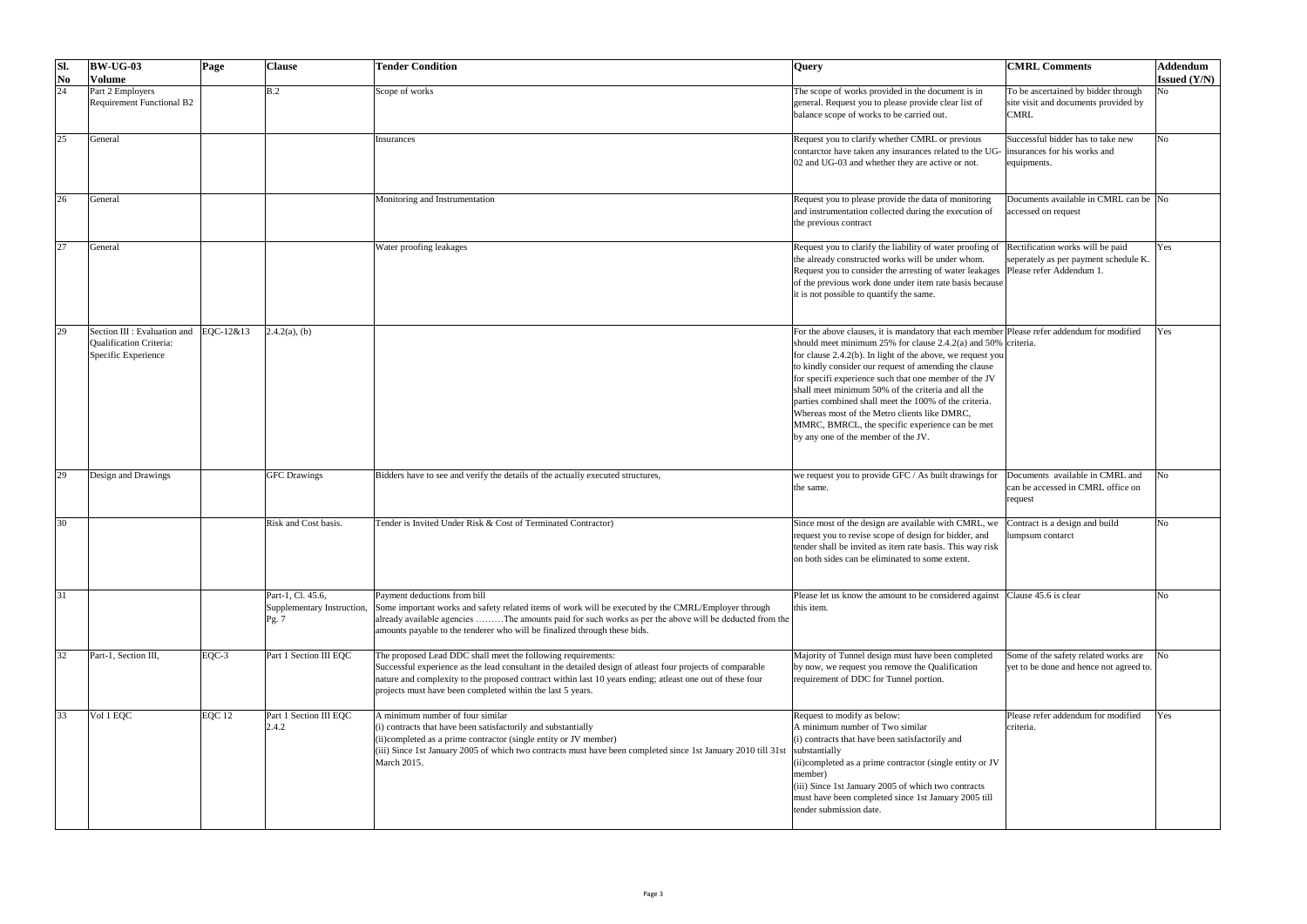

| SI.<br>N <sub>o</sub> | $\vert$ BW-UG-03<br>Volume                                             | Page          | <b>Clause</b>                         | <b>Tender Condition</b>                                                                                                                                                                                                                                                                                                                               | <b>Query</b>                                                                                                                                                                                                                                                                                                                                                                                                                                                                                                                                       | <b>CMRL Comments</b>                                                                                                                               | <b>Addendum</b><br><b>Issued (Y/N</b> |
|-----------------------|------------------------------------------------------------------------|---------------|---------------------------------------|-------------------------------------------------------------------------------------------------------------------------------------------------------------------------------------------------------------------------------------------------------------------------------------------------------------------------------------------------------|----------------------------------------------------------------------------------------------------------------------------------------------------------------------------------------------------------------------------------------------------------------------------------------------------------------------------------------------------------------------------------------------------------------------------------------------------------------------------------------------------------------------------------------------------|----------------------------------------------------------------------------------------------------------------------------------------------------|---------------------------------------|
| 34                    | Vol I                                                                  | <b>EQC 12</b> | 2.4.2(b)                              | For the above or other contracts completed and under implementation as prime contractor (single entity or JV member), between 1st January 2010 and the 31st March<br>2015, a minimum experience in the following key activities successfully completed:                                                                                               |                                                                                                                                                                                                                                                                                                                                                                                                                                                                                                                                                    |                                                                                                                                                    |                                       |
|                       |                                                                        |               | $2.4.2$ (b) (i)                       | Executed and completed at least one tunnel by Closed Face TBM of at least 3 km in total length (single tunnel Modification Suggested:<br>length to be counted), and of finished internal diameter not less than 5 m, below the local groundwater table<br>and in mixed ground conditions that vary from weak alluvial deposits to competent rock; and | Executed and completed at least one tunnel by Closed<br>Face TBM of at least 2 km in total length (single tunnel)<br>length to be counted), and of finished internal diameter<br>not less than 5 m, below the local groundwater table<br>and in mixed ground conditions that vary from weak<br>alluvial deposits to competent rock; Completed<br>portion of ongoing works will be considered for<br>evaluation with similar ground conditions.<br>Please note that similar condition was acceptable for<br>other metro projects viz. DMRC as well. | Please refer addendum for modified<br>criteria.                                                                                                    | Yes                                   |
| 35                    | $Vol$ I/EQC $12/2.4$ (ii)                                              | <b>EQC 12</b> | Notes for the Bidder                  | Substantial completion shall be based on 80% or more works completed under the Contract                                                                                                                                                                                                                                                               | Substantial completion shall be based on $60\%$ or more Not agreed to<br>works completed under the Contract                                                                                                                                                                                                                                                                                                                                                                                                                                        |                                                                                                                                                    | N <sub>0</sub>                        |
| 36                    |                                                                        |               | Scope of work                         | <b>Balance Design</b>                                                                                                                                                                                                                                                                                                                                 | It is not clear that the design for balance work will be<br>carried out by contractor's consultant or shall be<br>provided by CMRL, please clarify. In case it is required out by the contractor. CMRL will<br>to be carried out by Contractor's Consultants, then<br>CMRL will provide all the design & drawings of the<br>work already completed for interface with the balance<br>construction work.                                                                                                                                            | As per scope, the balance works are<br>design and build and shall be carried<br>provide the design and drawings for<br>the work already completed. |                                       |
| 37                    |                                                                        |               | Scope of work                         | Design liability                                                                                                                                                                                                                                                                                                                                      | Since, the partial construction is already complete, it is<br>not clear as how the design responsibility between<br>earlier consultant and proposed consultant will be<br>shared. Also let us know how the liability of the<br>balance design and construction will be shared if the<br>same will have effect due to failure of the structure<br>designed by earlier consultant / executed by earlier<br>contractor.                                                                                                                               | The fault will be analysed to find out<br>who is responsible. Concerned<br>contractor will be responsible for their<br>respective works.           |                                       |
| 38                    |                                                                        |               |                                       | Diaphragm Wall                                                                                                                                                                                                                                                                                                                                        | Request you to provide Structural drawings of<br>Diaphragm wall and other station component required<br>to find out structural quantity and costing. This is due to<br>the fact that slab thickness for various levels has<br>already been fixed (Couplers are place in Diaphragm<br>wall).                                                                                                                                                                                                                                                        | Documents can be accessed in CMRL No<br>office on request                                                                                          |                                       |
| 39                    | Part 2, Section VI<br>Employer's Requirement<br><b>Tender Drawings</b> |               |                                       | Existing drawings provided are scanned images; not even a true pdf files.                                                                                                                                                                                                                                                                             | soft copy of all design in original format and drawings<br>in AutoCad format is required to complete the balance<br>design                                                                                                                                                                                                                                                                                                                                                                                                                         | Documents can be accessed in CMRL  No<br>office on request                                                                                         |                                       |
| 40                    |                                                                        |               |                                       | Design Basis Report                                                                                                                                                                                                                                                                                                                                   | The copy of approved DBR and GIR is required on the Documents can be accessed in CMRL No<br>basis of which part design and construction has already office on request<br>been completed.                                                                                                                                                                                                                                                                                                                                                           |                                                                                                                                                    |                                       |
| 41                    |                                                                        |               | Works Area, Employer's<br>Requirement | Point no 13- a Appendix 2A Provide Electricity to interfacing contractor                                                                                                                                                                                                                                                                              | Please provide the quantum of power required to the<br>interface contractors                                                                                                                                                                                                                                                                                                                                                                                                                                                                       | Shall be obtained from by interface<br>Contractor.                                                                                                 |                                       |
| 42                    |                                                                        |               | Employer's Requirement                | Appendix 2A- Works Area, One of the station Name is written as Chamier's Road                                                                                                                                                                                                                                                                         | Refer to drawings & Pricing summary it is showing<br>Nandanam Station, Please clarify.                                                                                                                                                                                                                                                                                                                                                                                                                                                             | Refer Addendum                                                                                                                                     | Yes                                   |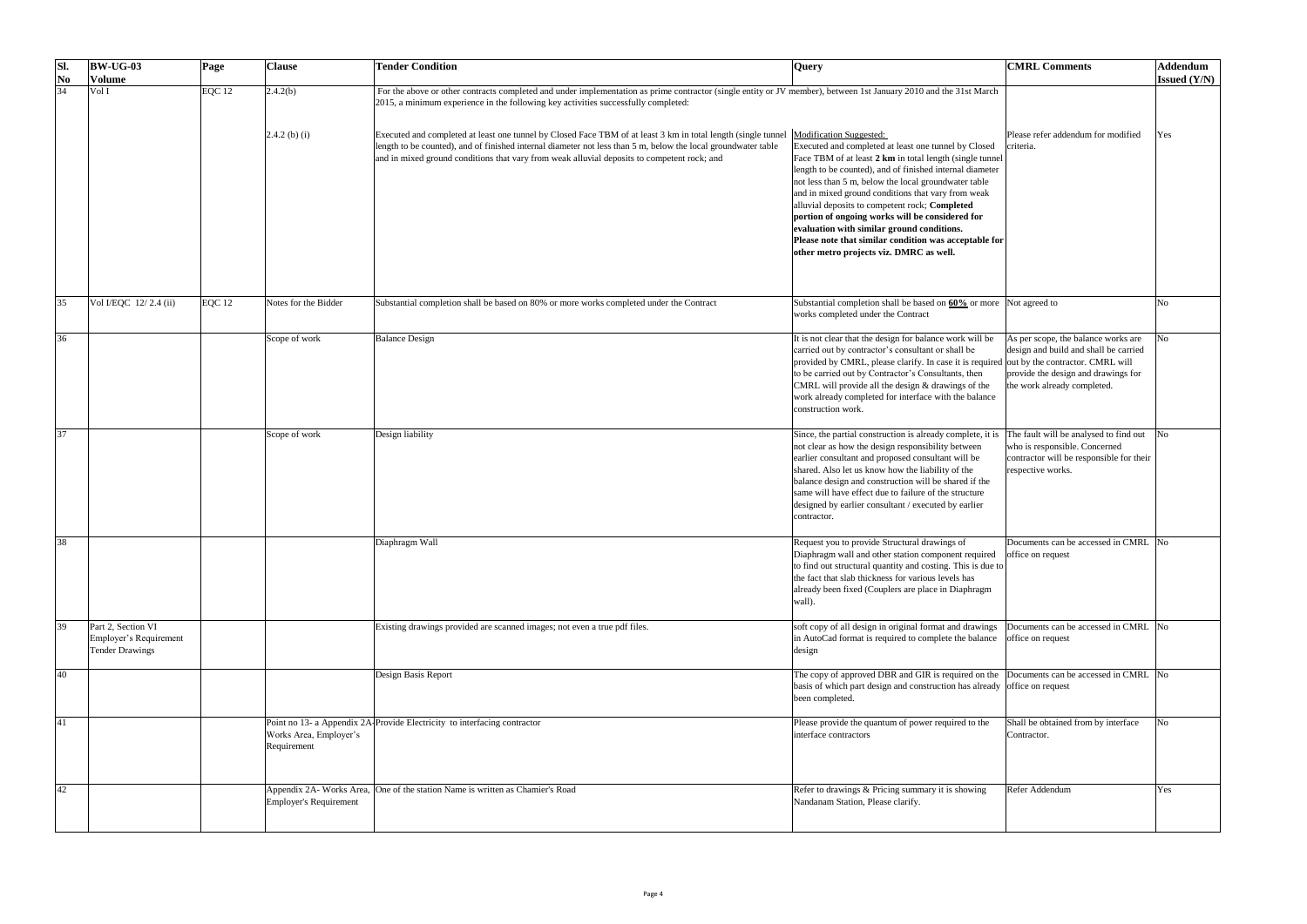

| Sl.<br>N <sub>o</sub> | $BW-UG-03$<br><b>Volume</b>                                                                   | Page | <b>Clause</b>                                                     | <b>Tender Condition</b>                                                                                                                                                                           | <b>Query</b>                                                                                                                                                                                                                                               | <b>CMRL Comments</b>                                                                                                | <b>Addendum</b><br><b>Issued (Y/N</b> |
|-----------------------|-----------------------------------------------------------------------------------------------|------|-------------------------------------------------------------------|---------------------------------------------------------------------------------------------------------------------------------------------------------------------------------------------------|------------------------------------------------------------------------------------------------------------------------------------------------------------------------------------------------------------------------------------------------------------|---------------------------------------------------------------------------------------------------------------------|---------------------------------------|
| 43                    |                                                                                               |      | Appendix 2B-contracts key<br>date, Employer's<br>Requirement      | Contract Key date                                                                                                                                                                                 | As this tender is under Risk & Cost of Terminated<br>Contractor<br>At this stage the Balance scope of work, design<br>drawings approval pending, reworks are not clear, so<br>please avoid the intermediate key dates and keep only<br>the final key date. | Not agreed to.                                                                                                      | No                                    |
| 44                    | B2, Section B Employer<br>Requirements                                                        |      |                                                                   | Scope of Works                                                                                                                                                                                    | Please provide information of rectification & remedial<br>works that are required in completed portion of work.                                                                                                                                            | Rectification work will be paid<br>separately as per payment schedule K.<br>Please refer addendum.                  | Yes                                   |
| 45                    | B2, Section B Employer<br>Requirements                                                        |      |                                                                   | Design & construction<br>Drawing submissions & approval status                                                                                                                                    | Request you to provide the status of drawings design<br>submission & approval of Civil, MEP & Architectural<br>works.                                                                                                                                      | Documents can be accessed in CMRL No<br>office on request                                                           |                                       |
| 46                    | B2, Section B Employer<br>Requirements                                                        |      |                                                                   | Scope of works:<br>Tunneling & associated works                                                                                                                                                   | There cannot be correct assessment of balance work by<br>bidders. Please provide the exact status of balance<br>works in detail $\&$ in the form of spread sheet.                                                                                          | To be ascertained by bidder through<br>site visit and documents provided by<br><b>CMRL</b>                          | N <sub>o</sub>                        |
| 47                    | Part 2, Section VI<br>Employer's Requirement<br><b>Tender Drawings</b>                        |      |                                                                   | <b>Station Works</b>                                                                                                                                                                              | Request you to provide the drawings of Diaphragm wall Documents can be accessed in CMRL No<br>panels, status of pending NCR's, other issues.                                                                                                               | office on request.                                                                                                  |                                       |
| 48                    | $3.5.14$ , Volume $-2$ Section                                                                |      |                                                                   | Existing Herrenknecht make 2Nos TBMs and associated accessories                                                                                                                                   | Please provide the condition of the TBM, Cutter head<br>and balance life of the machine. Please provide the<br>guarantee that TBM is designed for the balance work<br>soil strata and equipment is in perfect working<br>condition.                        | Documents can be accessed in CMRL No<br>office on request<br>TBM design liability vests with<br>previous contractor |                                       |
| 49                    | <b>Particular Conditions</b>                                                                  |      | Cl 8.3, Particular<br>Conditions                                  | Summary of liquidated damages                                                                                                                                                                     | We understand If contractor achieved KD-12, the<br>payment held under KD1- to KD-11 will be released.<br>Please confirm.                                                                                                                                   | Not agreed to. May be considered on<br>merits.                                                                      |                                       |
| 50                    | Percentage and Limit of<br><b>Retention money</b>                                             |      | CPA, Part-3, Cl. 14.3 (c),<br>Pg. 1-4, Section VIII - Part amount | 5% from each interim payment will be deducted subjected to maximum limit of 5% of the accepted contract                                                                                           | Since huge investment is required in terms of<br>equipments and material, there is going to be negative<br>cash flow. In view of the above we request you to<br>accept Bank Guarantee in lieu of Retention money.                                          | Please refer addendum 1.                                                                                            | Yes                                   |
| 51                    | Part-3, Conditions of<br>Particular Applicant, Section<br>VIII – PC-Part A, Pg. 1-4           |      |                                                                   | 2% of the Accepted Contract Amount.                                                                                                                                                               | Request you to make Interim payment on actual.                                                                                                                                                                                                             | Not agreed to.                                                                                                      | N <sub>0</sub>                        |
| 52                    | CPA, Part-3, Cl. 14.3 (c),<br>Pg. 1-4, Section VIII - Part                                    |      | <b>Major Construction</b><br>Equipments                           | Some of the major Plant & Machinery such as Tunnel Boring Machines (TBMs'), batching plant, etc taken<br>over from the previous contractor will be made available to the tenderer's free of cost. | Kindly provide equipments specifications, Nos. of<br>equipments; existing equipment condition as repair $\&$<br>maintenance has to be considered in tender price.                                                                                          | Please refer addendum 1 for list of<br>equipments only.                                                             | Yes                                   |
| 53                    | Part 1, Section III,<br>Evaluation and Qualification<br>Criteria Initial Filter, Cl.<br>1.1.2 |      | Equipments                                                        | Sr. no. 6 shows other equipments.                                                                                                                                                                 | Kindly clarify what are other equipments.                                                                                                                                                                                                                  | As desired by bidder based on their<br>assessment                                                                   | N <sub>0</sub>                        |
| 54                    | Part 2-section VI,<br>employer's requirements<br>Volume 1, section B, B2, Cl.                 |      | Tunnelling                                                        | Twin bored tunnels of minimum 5.8m internal dia. For single track railway, including access & ventilation<br><b>Shafts</b>                                                                        | 1) Please provide balance works status of tunnel works<br>with chainages specifying interface with stations.<br>2) What is method of passing of TBM through each<br>station?<br>3) What is the Method adopted for Cross Passages?                          | 1) Documents can be accessed in<br>CMRL office on request.<br>2) Drive Through.<br>3) To be designed by the bidder. | No                                    |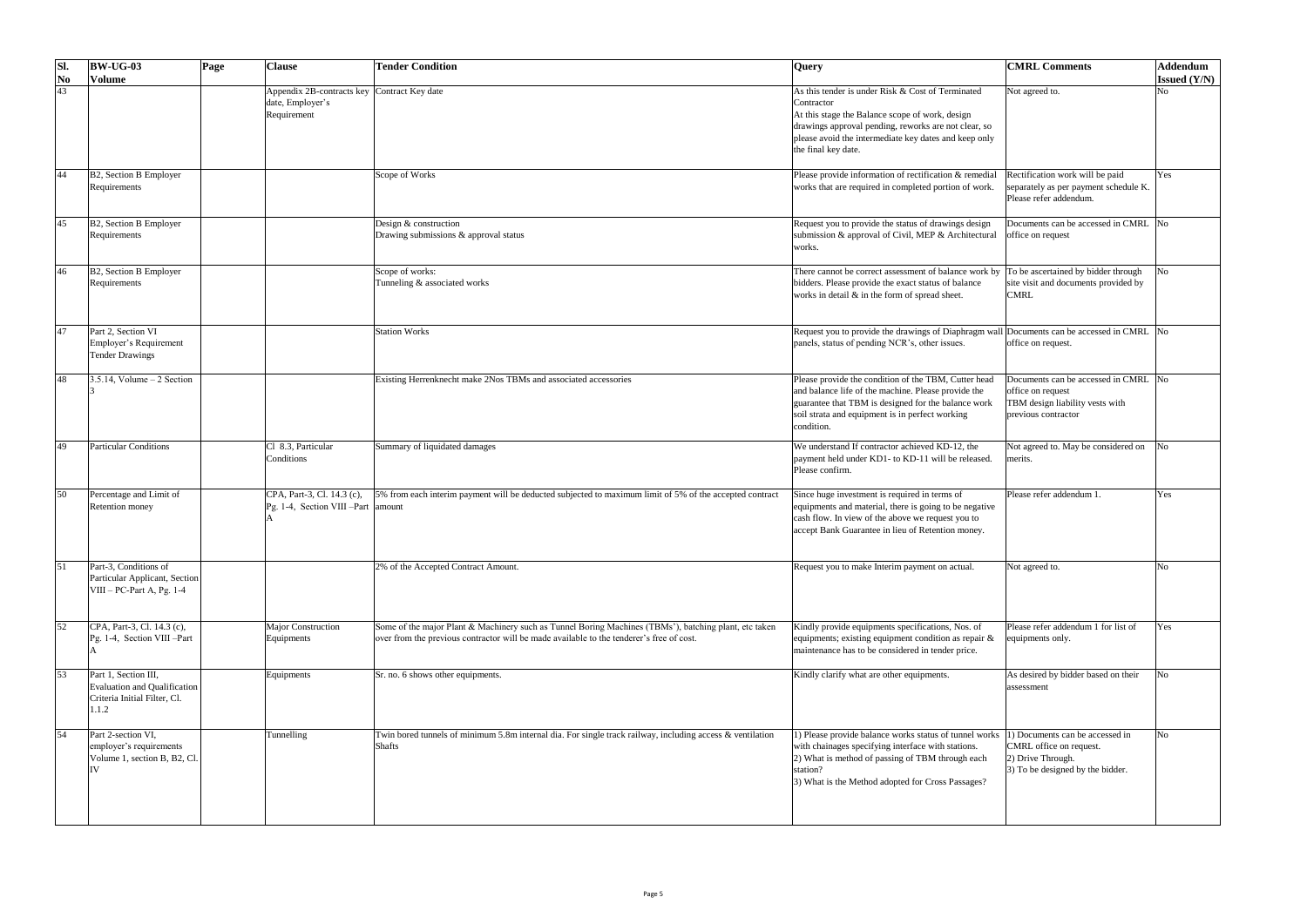

| SI.<br>$\overline{\textbf{N}}$ o | <b>BW-UG-03</b><br><b>Volume</b>                             | Page            | <b>Clause</b>                           | <b>Tender Condition</b>                                                                                                                       | <b>Query</b>                                                                                                                                                                                                                                                                                                                                                                                                                               | <b>CMRL Comments</b>                                                                                                                                                                                                                                                                                                                                                                                                      | <b>Addendum</b><br><b>Issued (Y/N</b> |
|----------------------------------|--------------------------------------------------------------|-----------------|-----------------------------------------|-----------------------------------------------------------------------------------------------------------------------------------------------|--------------------------------------------------------------------------------------------------------------------------------------------------------------------------------------------------------------------------------------------------------------------------------------------------------------------------------------------------------------------------------------------------------------------------------------------|---------------------------------------------------------------------------------------------------------------------------------------------------------------------------------------------------------------------------------------------------------------------------------------------------------------------------------------------------------------------------------------------------------------------------|---------------------------------------|
| 55                               | Soil Strata                                                  |                 | Drawings                                | There are two set of ground investigation plan & profile is available viz. as per tender documents and as done<br>by previous contractor.     | Please confirm which one is correct and which one has<br>to be referred by the contractor at tender stage.                                                                                                                                                                                                                                                                                                                                 | Both are for the information of the<br>bidders. If required, bidders to<br>conduct further site investigations to<br>collect necessary information after<br>intimation to CMRL.                                                                                                                                                                                                                                           |                                       |
| 56                               | Soil Investigation                                           |                 |                                         |                                                                                                                                               | Please confirm if contractor will have to carry out again As required for completion of works<br>soil investigation during detailed design stage.                                                                                                                                                                                                                                                                                          |                                                                                                                                                                                                                                                                                                                                                                                                                           |                                       |
| 57                               |                                                              |                 |                                         | Method and construction Programme                                                                                                             | Request you to provide approved Method statement and<br>construction programme / bar chart of previous<br>contractor.                                                                                                                                                                                                                                                                                                                      | Documents can be accessed in CMRL No<br>office on request. This is only for<br>information.                                                                                                                                                                                                                                                                                                                               |                                       |
| 58                               | Appendix 2B-contracts key<br>date, Employer's<br>Requirement |                 |                                         | KD 7 for cut and cover tunnels and ramps is 120 days                                                                                          | As referring to the drawing No. GCC-465-1SA-<br>1517866-A, it seems 48% work is balance. We request<br>you to increase entire duration of project by another 120<br>days.                                                                                                                                                                                                                                                                  | Not agreed to                                                                                                                                                                                                                                                                                                                                                                                                             | N <sub>o</sub>                        |
| 59                               | Part-1, ITB Cl. 24.1                                         |                 | Due date of submission                  | Deadline for submission is $9th$ October 2015, 14.30hrs                                                                                       | Since the subject project is on design and built basis,<br>there are lots of inputs required to understand the scope<br>of balance work. We request you to extend the due date<br>of submission by at least 2 months i.e till 09-12-2015,<br>14.30hrs.                                                                                                                                                                                     | Not agreed to                                                                                                                                                                                                                                                                                                                                                                                                             | No                                    |
| 60                               | Part $2$ /Volume $1/C-4$                                     | $\mathbb{C}5.1$ | <b>Preliminary Design</b><br>Submission | $(a)$ General – Deleted<br>For any new structures preliminary design can be discussed and finalized before submission of Definitive<br>design | (a) In general Preliminary design is deleted then, will<br>Employer share MEP Drawings (CAD), Documents,<br>Calculations (xls, doc), LEED DOCUMENT,<br>comments & RFI's. As we presume that the previous<br>contractor has done the preliminary design and will be<br>shared. Please Confirm<br>To what extent the new structure will come, can we get of new designs and drawings.<br>any outline before we quote the job? Please Confirm | Documents available in CMRL can be No<br>accessed on request.<br>Bidders shall validate the already<br>approved drawings, if required submit<br>for approval of Engineer as in the case                                                                                                                                                                                                                                   |                                       |
| 61                               | Part $2$ /Volume $1/C-4$                                     | C5.2            | Detailed Design Submission              |                                                                                                                                               | Request to provide previous contractor's submitted $\&$<br>Approved Detailed design MEP Documents,<br>Calculations (xls, doc), LEED DOCUMENT,<br>comments, RFI's and drawings of MEP work for each<br>stations. As we presume that the previous contractor<br>has done the detailed design and will be shared. Please<br>Confirm                                                                                                           | Documents available in CMRL can be No<br>Part-2<br>accessed on request.<br>Vol-2, ODS, Section-7 Cl. 7.5.1.3-<br>Environmental certification- CMRL is<br>following IGBC Green MRTS Metro<br>Certification. Contractors shall meet<br>green norms based on that.<br>Bidders shall validate the already<br>approved drawings, if required submit<br>for approval of Engineer as in the case<br>of new designs and drawings. |                                       |
| 62                               | Part 2/Volume 1/C-4                                          | C <sub>5</sub>  | Design Submission                       |                                                                                                                                               | Since some of the works (cable containment/<br>plumbing/firefighting) works been partly executed<br>already at some station, will that be valid or do we need<br>to redesign on those parts and resubmit the detailed and Bidders shall validate the already<br>construction reference drawings. Please Confirm                                                                                                                            | Documents available in CMRL can be No<br>accessed on request.<br>approved drawings, if required submit<br>for approval of Engineer as in the case<br>of new designs and drawings.                                                                                                                                                                                                                                         |                                       |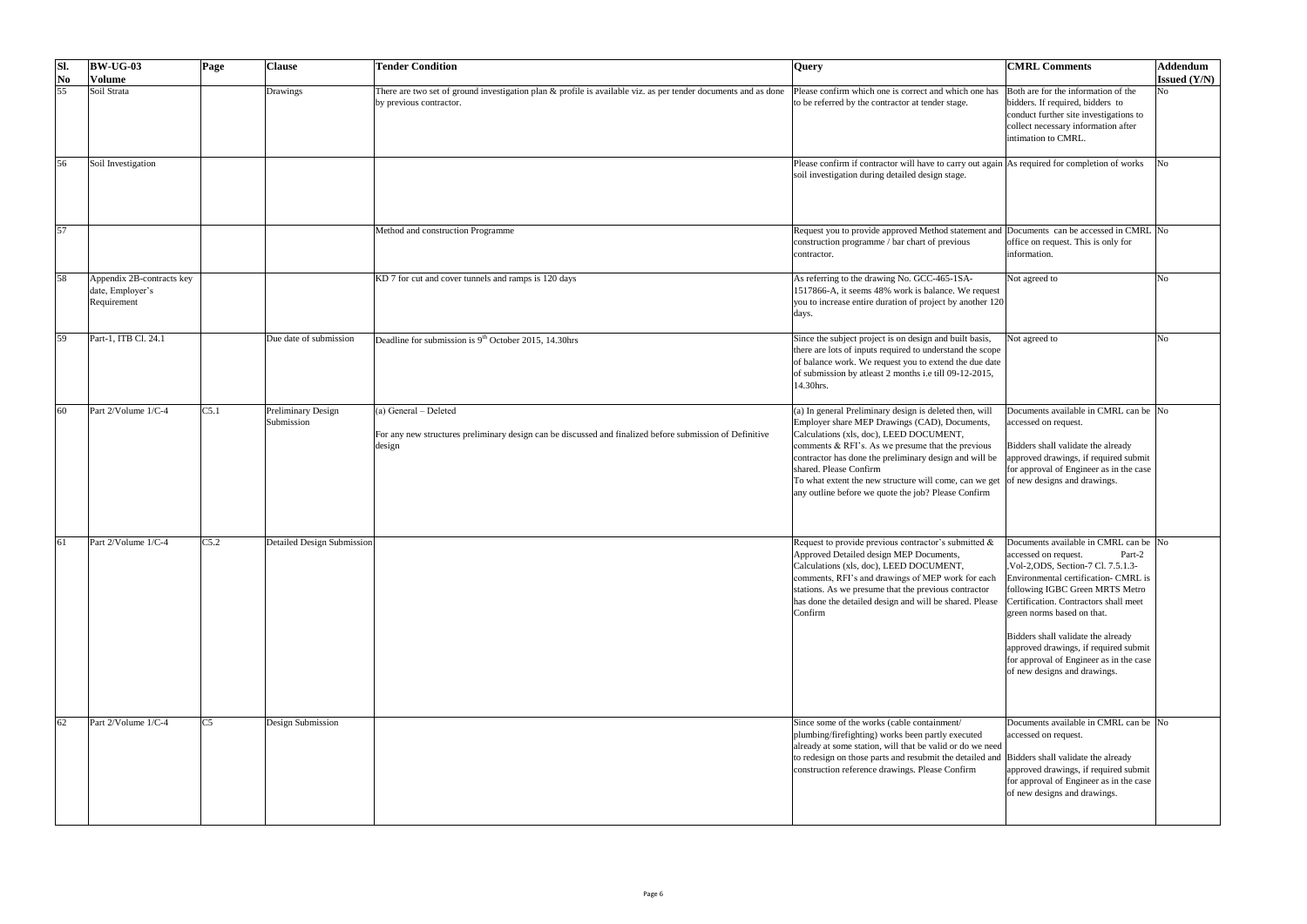

| SI.<br>$\overline{\text{No}}$ | $ BW-UG-03 $<br>Volume                       | Page                                                                   | <b>Clause</b>                                           | <b>Tender Condition</b>                                                                 | <b>Query</b>                                                                                                                                                                                                                                                                                                                                                                                                                                                                                                                                                              | <b>CMRL Comments</b>                                                                                                                                                                                                                                                                                                                                                    | <b>Addendum</b><br><b>Issued (Y/N</b> |
|-------------------------------|----------------------------------------------|------------------------------------------------------------------------|---------------------------------------------------------|-----------------------------------------------------------------------------------------|---------------------------------------------------------------------------------------------------------------------------------------------------------------------------------------------------------------------------------------------------------------------------------------------------------------------------------------------------------------------------------------------------------------------------------------------------------------------------------------------------------------------------------------------------------------------------|-------------------------------------------------------------------------------------------------------------------------------------------------------------------------------------------------------------------------------------------------------------------------------------------------------------------------------------------------------------------------|---------------------------------------|
| 63                            | General                                      |                                                                        |                                                         |                                                                                         | Please clarify whether do we need to adopt the same<br>cable containment/pipes materials/earth strips<br>manufacturer (which is already partly executed by<br>previous contractor) for future execution or can we<br>propose new manufacturer. If same manufacturer to be<br>followed do we need to again conduct Factory<br>acceptance test. Please Confirm<br>Also can we use the available MEP materials (cable<br>trays, drainage pipes, firefighting pipes) lying at some<br>of the station site and if yes how to account during<br>bidding process. Please Confirm | Documents available in CMRL can be No<br>accessed on request.<br>Bidders shall validate the already<br>approved drawings, if required submit<br>for approval of Engineer as in the case<br>of new designs and drawings.<br>FAT will be dealt with on merits of the<br>case.<br>Materials to be used in permanent<br>works and staging or shuttering will be<br>charged. |                                       |
| 64                            | Part 2/Volume 2/Section 5/5- $5.4.3.9$ (g)   |                                                                        | Clean Earth                                             | Clean Earthing for PLC system and Main Earthing for PLC panels to be provided           | Kindly clarify, can we have one clean earthing system<br>for S&T(ASA-01) and M&E SCADA PLC systems.                                                                                                                                                                                                                                                                                                                                                                                                                                                                       | Separate clean earthing system should No<br>be provided.                                                                                                                                                                                                                                                                                                                |                                       |
| 65                            | Part 2/Volume 3/Section 4/4-4.4.11.4.1<br>82 |                                                                        | Earthing system                                         | MATERIAL SPECIFICATION                                                                  | We understand that in other packages of CMRL, GI<br>strip been used by station as well as interface<br>contractors, can we propose GI strip instead of copper,<br>kindly clarify.                                                                                                                                                                                                                                                                                                                                                                                         | Copper only to be provided.                                                                                                                                                                                                                                                                                                                                             | N <sub>o</sub>                        |
| 66                            |                                              | Part 2/Volume 2/Section 4/4- $ $ Annexure-3 & 4 $ $ Space Proofing and | Specific Room<br>Requirements                           | Space Proofing and Specific Room Requirements                                           | As per Annexure $3 \& 4$ some design specifications for<br>E&M services have been mentioned, kindly clarify do<br>we need to follow that or should we follow volume-2,<br>section-5 & volume-3 section-4.<br>What is the order of precedence to be followed? Please<br>Confirm                                                                                                                                                                                                                                                                                            | Please follow volume-2, section-5 $\&$<br>volume-3 section-4.                                                                                                                                                                                                                                                                                                           |                                       |
| 67                            | General                                      |                                                                        |                                                         |                                                                                         | As per TNFRSD we need to provide fire sprinklers in<br>public lobby/corridors, should we adopt the same? We<br>understand in other packages it has not been provided.<br>Please clarify.                                                                                                                                                                                                                                                                                                                                                                                  | Contractor shall meet requirements of No<br>concerned authorities.                                                                                                                                                                                                                                                                                                      |                                       |
| 68                            | Part 2/Volume 1/Section<br>$B/B-9$           | $B-15(3)$                                                              | Application for utility<br>connection                   | The contractor shall submit applications for permanent connections for utility services | We understand that we shall submit only the necessary Yes<br>applications to the statutory authorities and the<br>necessary fees and payments shall be made by CMRL,<br>kindly confirm.                                                                                                                                                                                                                                                                                                                                                                                   |                                                                                                                                                                                                                                                                                                                                                                         |                                       |
| 69                            |                                              |                                                                        |                                                         | General earth Mat                                                                       | For partly completed stations, below the undercroft, we Documents available in CMRL can be No<br>understand that earth mats have been designed and<br>executed for by the previous contractor. Please provide<br>legible drawings.                                                                                                                                                                                                                                                                                                                                        | accessed on request.                                                                                                                                                                                                                                                                                                                                                    |                                       |
| 70                            |                                              |                                                                        |                                                         | General Interface                                                                       | As this is partly executed package by previous<br>contractor, we presume that the CCF's for interface is<br>finalized, should we follow the same, kindly clarify<br>Kindly share the signed CCF documents                                                                                                                                                                                                                                                                                                                                                                 | Yes. Documents available in CMRL<br>can be accessed on request.                                                                                                                                                                                                                                                                                                         |                                       |
| 71                            | Part 2/Volume 2/Section VI $ 4.15.2\rangle$  |                                                                        | Clause - Attachment - A2<br>list of finishing materials |                                                                                         | Finishing materials specified in clause 4.15.2 - do not<br>match specs provided in A.15.5 - attachment A5 -<br>Specified finish materials eg - flooring is Granite or<br>Kotah?? Please Confirm                                                                                                                                                                                                                                                                                                                                                                           | Granite to be provided.                                                                                                                                                                                                                                                                                                                                                 |                                       |
| 72                            | Part 2/Volume 2/Section VI $\vert$ A.15.5    |                                                                        | Clause - Attachment - A2<br>list of finishing materials |                                                                                         | A.15.5 - attachment A5 - Specified finish materials - Sr $\text{Yes.}$<br>no - 4, generally warning strip is not required for<br>stations with PSD. Kindly confirm                                                                                                                                                                                                                                                                                                                                                                                                        |                                                                                                                                                                                                                                                                                                                                                                         | No                                    |
| 73                            | Part 2/Volume 2/Section VI $ A.15 $          |                                                                        | Clause - Attachment - A2<br>list of finishing materials |                                                                                         | Column cladding is not specified in documents. Please Granite cladding.<br>Confirm                                                                                                                                                                                                                                                                                                                                                                                                                                                                                        |                                                                                                                                                                                                                                                                                                                                                                         | N <sub>o</sub>                        |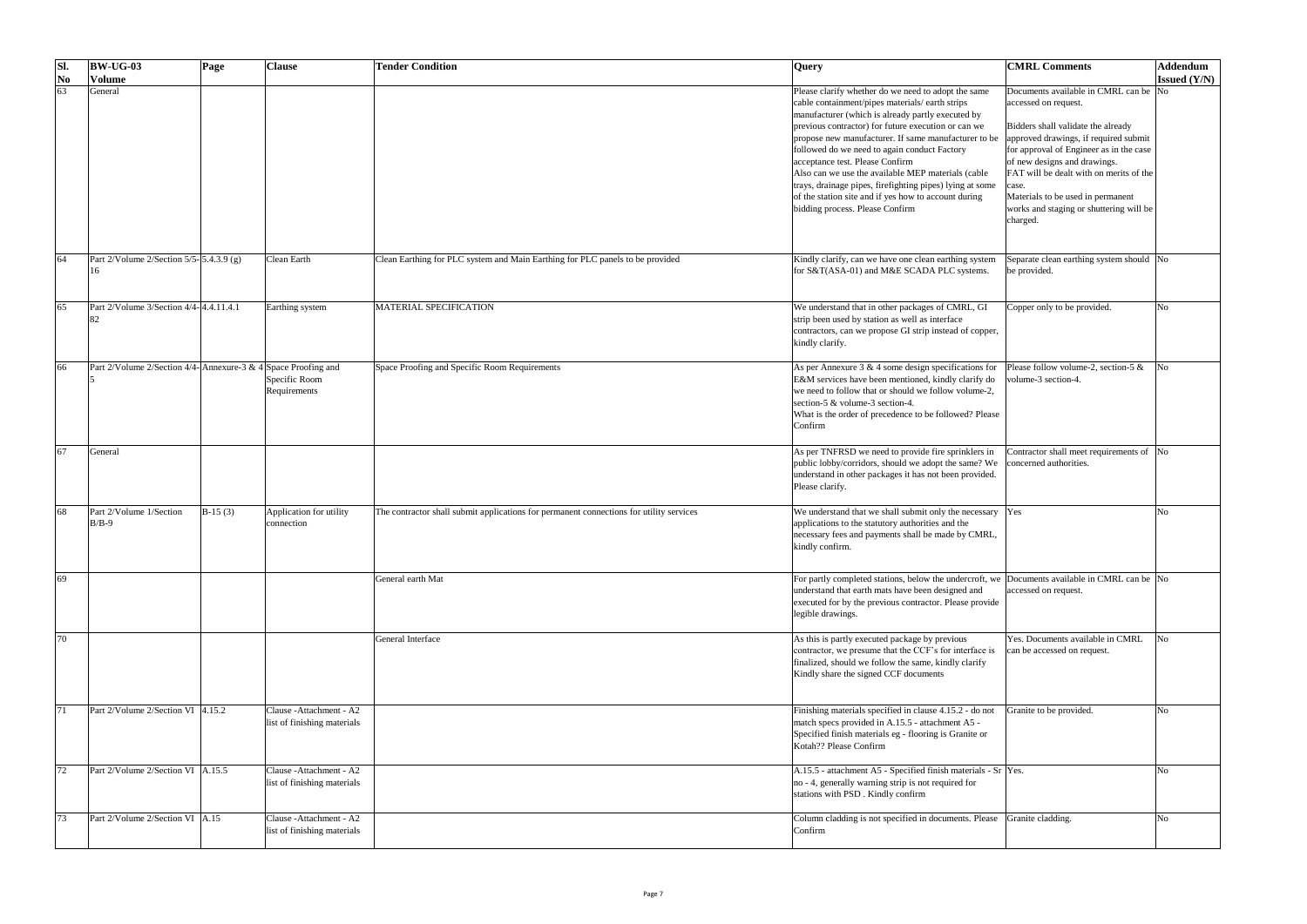| SI.<br>$\overline{\text{No}}$ | $BW-UG-03$<br><b>Volume</b>                     | Page<br><b>Clause</b>           | <b>Tender Condition</b> | <b>Query</b>                                                                                                                                                                                                           | <b>CMRL Comments</b>                                                                                                                                                                                                                                              | Addendum<br><b>Issued</b> (Y/N) |
|-------------------------------|-------------------------------------------------|---------------------------------|-------------------------|------------------------------------------------------------------------------------------------------------------------------------------------------------------------------------------------------------------------|-------------------------------------------------------------------------------------------------------------------------------------------------------------------------------------------------------------------------------------------------------------------|---------------------------------|
| 74                            | Part 2/Volume 2/Section VI                      |                                 |                         | Skirting material is not specified in tender document.<br>Please Confirm                                                                                                                                               | Same material as that of flooring.                                                                                                                                                                                                                                | N <sub>o</sub>                  |
| 75                            | Part $2$ /Volume $2$ /Section VI $\vert$ A.15.5 |                                 |                         | Finishing for Lift portals, entry portals are not specified Granite.<br>in Tender document. Please Confirm                                                                                                             |                                                                                                                                                                                                                                                                   | N <sub>o</sub>                  |
| 76                            | Part $2$ /Volume $2$ /Section VI $ 4.9 $        | Corridor for the<br>Handicapped |                         | Counter heights in TOM and EFO for handicapped<br>passengers is not mentioned. Please Confirm                                                                                                                          | Should comply standards specified in No<br>"Guidelines and Space Standards for<br>Barrier free built environment for<br>disabled and Elderly persons", CPWD,<br>1998                                                                                              |                                 |
| 77                            | Part 2/Volume 2/Section VII 7.5.1.3             |                                 |                         | LEED -Kindly share LEED related documents for all<br>stations. Please Confirm                                                                                                                                          | Documents available in CMRL can be No<br>Part-2<br>accessed on request.<br>, Vol-2, ODS, Section-7 Cl. 7.5.1.3-<br>Environmental certification- CMRL is<br>following IGBC Green MRTS Metro<br>Certification. Contractors shall meet<br>green norms based on that. |                                 |
| 78                            | Part 2/Volume 2/Section VI                      |                                 |                         | Please share acoustics details - Reverberation time<br>calculation to be given.                                                                                                                                        | Documents available in CMRL can be No<br>accessed on request.                                                                                                                                                                                                     |                                 |
| 79                            | Part 2/Volume 2/Section VI                      |                                 |                         | Kindly confirm if current design is as per NFPA -130,<br>since RCC and built form design is already frozen.                                                                                                            | Bidders shall validate the already<br>approved drawings, if required submit<br>for approval of Engineer as in the case<br>of new designs and drawings.                                                                                                            | <b>No</b>                       |
| 80                            | General                                         |                                 |                         | Kindly share approval related documents related to<br>architecture eg - Heritage structures.                                                                                                                           | Documents available in CMRL can be No<br>accessed on request.                                                                                                                                                                                                     |                                 |
| 81                            | General                                         |                                 |                         | Over all station dimensions are missing in the plans.<br>Please Provide.                                                                                                                                               | Documents available in CMRL may be No<br>reconciled with.                                                                                                                                                                                                         |                                 |
| 82                            | General                                         |                                 |                         | Please Provide Entry structure drawings                                                                                                                                                                                | Documents available in CMRL can be No<br>accessed on request.                                                                                                                                                                                                     |                                 |
| 83                            | General                                         |                                 |                         | Room dimensions are not shared for any stations.<br>Please Provide                                                                                                                                                     | Documents available in CMRL can be No<br>accessed on request                                                                                                                                                                                                      |                                 |
| 84                            | General                                         |                                 |                         | Kindly share Soft copy (Auto Cad ) for Architectural<br>drawings which includes - Entry Structures, Concourse accessed on request.<br>, Platform, undercroft, Elevations, Sections and<br>Ancillary Buildings details. | Documents available in CMRL can be No                                                                                                                                                                                                                             |                                 |
| 85                            | General                                         |                                 |                         | Please provide approved design/drawings for all<br>stations and entry/exit.                                                                                                                                            | Documents available in CMRL can be  No<br>accessed on request.                                                                                                                                                                                                    |                                 |
| 86                            | General                                         |                                 |                         | Please Provide the D-Wall details of Entry/Exit.                                                                                                                                                                       | Documents available in CMRL can be No<br>accessed on request.                                                                                                                                                                                                     |                                 |
| 87                            | General                                         |                                 |                         | Please Confirm the requirements of tension piles.                                                                                                                                                                      | Bidders shall validate the already<br>approved drawings, if required submit<br>for approval of Engineer as in the case<br>of new designs and drawings.                                                                                                            | <b>No</b>                       |

| lu<br>$\overline{\mathbf{m}}$<br>$\frac{7}{N}$<br>$\overline{\mathcal{L}}$ |  |
|----------------------------------------------------------------------------|--|
|                                                                            |  |
|                                                                            |  |
|                                                                            |  |
|                                                                            |  |
|                                                                            |  |
|                                                                            |  |
|                                                                            |  |
|                                                                            |  |
|                                                                            |  |
|                                                                            |  |
|                                                                            |  |
|                                                                            |  |
|                                                                            |  |
|                                                                            |  |
|                                                                            |  |
|                                                                            |  |
|                                                                            |  |
|                                                                            |  |
|                                                                            |  |
|                                                                            |  |
|                                                                            |  |
|                                                                            |  |
|                                                                            |  |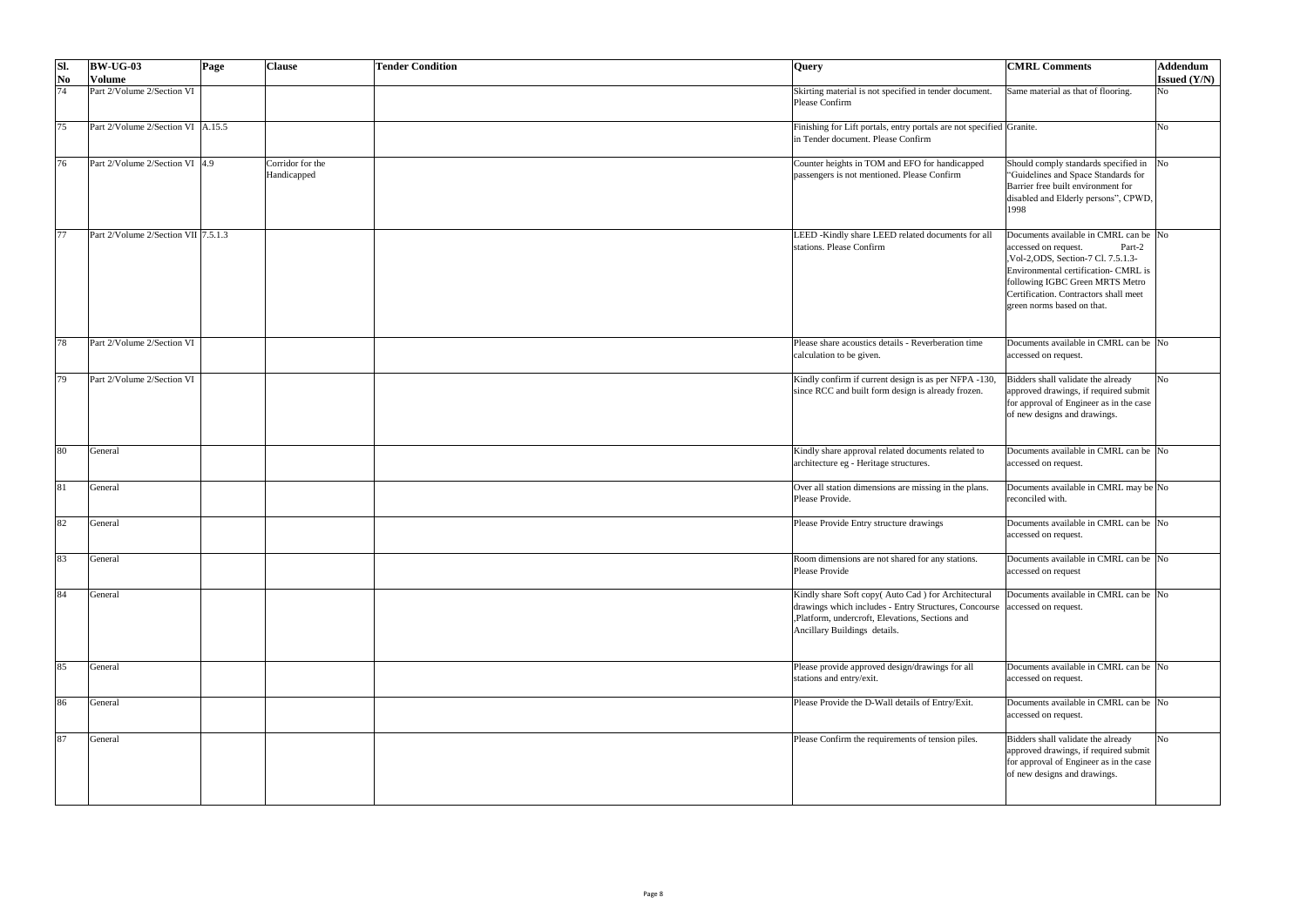

| SI.                      | $BW-UG-03$                                 | Page                 | <b>Clause</b>                  | <b>Tender Condition</b>                                                                                                                                                                                                                                                                                                                                                                                                          | <b>Query</b>                                                                                                                                                                                                                                                                                                                                                                                                                                                               |
|--------------------------|--------------------------------------------|----------------------|--------------------------------|----------------------------------------------------------------------------------------------------------------------------------------------------------------------------------------------------------------------------------------------------------------------------------------------------------------------------------------------------------------------------------------------------------------------------------|----------------------------------------------------------------------------------------------------------------------------------------------------------------------------------------------------------------------------------------------------------------------------------------------------------------------------------------------------------------------------------------------------------------------------------------------------------------------------|
| $\frac{\textbf{No}}{88}$ | <b>Volume</b>                              |                      |                                |                                                                                                                                                                                                                                                                                                                                                                                                                                  |                                                                                                                                                                                                                                                                                                                                                                                                                                                                            |
|                          | General                                    |                      |                                |                                                                                                                                                                                                                                                                                                                                                                                                                                  | Please provide the plunge column details which are<br>permanent and temporary                                                                                                                                                                                                                                                                                                                                                                                              |
| 89                       | General                                    |                      |                                |                                                                                                                                                                                                                                                                                                                                                                                                                                  | Provide the details of TBM Whether it is pass through<br>or drive through.                                                                                                                                                                                                                                                                                                                                                                                                 |
| 90                       | General                                    |                      |                                |                                                                                                                                                                                                                                                                                                                                                                                                                                  | Please provide the Utility details near to entry/Exit.                                                                                                                                                                                                                                                                                                                                                                                                                     |
| 91                       | General                                    |                      |                                |                                                                                                                                                                                                                                                                                                                                                                                                                                  | Please Provide the details of ancillary building<br>$\alpha$ (approved).                                                                                                                                                                                                                                                                                                                                                                                                   |
| 92                       |                                            |                      |                                |                                                                                                                                                                                                                                                                                                                                                                                                                                  | Please provide the All Bore hole details provided in the<br>tender document.                                                                                                                                                                                                                                                                                                                                                                                               |
| 93                       |                                            |                      |                                |                                                                                                                                                                                                                                                                                                                                                                                                                                  | Please Provide Types and details of tunnel lining<br>segments and pre-casting status                                                                                                                                                                                                                                                                                                                                                                                       |
| 94                       |                                            |                      |                                |                                                                                                                                                                                                                                                                                                                                                                                                                                  | Please Provide the approved design basis report & GIR                                                                                                                                                                                                                                                                                                                                                                                                                      |
| 95                       | Part 2/Volume 3/Section 4/4- 4.4.8.1<br>59 |                      | Cable containment scope        | Cable Main containment in street, concourse, platform for SWC shall be provided by station contractor along<br>with cable containment for station building services. However the following shall be provided by the<br>respective E&M and E&M system wide contractors and not by station contractor<br>1. Cable containment for connection to the isolated and individual equipment<br>2. 2. Cable containments within each room | As per the clause 4.4.8.1, we understand that only the<br>main containment (on one way length for power and<br>data) will be designed and executed by station<br>contractor and the rest of containments for connection<br>to the isolated and individual equipment and cable<br>containment within each room is in the scope of system<br>wide contractors (including vertical risers), Please<br>confirm.<br>Also give an outline on TVS/VAC cable containment<br>scope. |
| 96                       | General                                    |                      |                                |                                                                                                                                                                                                                                                                                                                                                                                                                                  | Nandanam - Street Level Plan, GCC-466-STE-0946000-<br>E, Grid line needed, Entry staircase $\&$ escalator missing.<br>Please Provide                                                                                                                                                                                                                                                                                                                                       |
| 97                       | General                                    |                      |                                |                                                                                                                                                                                                                                                                                                                                                                                                                                  | Nandanam - Concourse Level Plan, GCC-466-STE-<br>1070131-D, Dimensions required, Kindly confirm<br>staircase & escalator. Please Provide                                                                                                                                                                                                                                                                                                                                   |
| 98                       | BF-8/Part 1/Section IV                     | <b>Bidding Forms</b> | Schedule of Adjustment<br>Data | Bidder's proposed Weighting a: 0.3(Fixed)                                                                                                                                                                                                                                                                                                                                                                                        | As per variation clause fixed component is 0.3 whereas<br>in general principle fixed component is 0.15 only.<br>Request to amend it to 0.15 instead of 0.3                                                                                                                                                                                                                                                                                                                 |
| 99                       | General                                    |                      |                                |                                                                                                                                                                                                                                                                                                                                                                                                                                  | Request to provide the existing instrumentation and<br>monitoring details for each stations & nearby buildings                                                                                                                                                                                                                                                                                                                                                             |
| 100                      | General                                    |                      |                                |                                                                                                                                                                                                                                                                                                                                                                                                                                  | Due to any Unforeseen circumstance may enhance the<br>sacrificial of TBM shield inside the tunnel to catch up<br>the project time schedule so we may unable to return<br>the TBM as we taken over from "Employer". Please<br>confirm sacrificing of TBM shield is allowed                                                                                                                                                                                                  |

| SI.<br>No | $BW-UG-03$<br>Volume                       | <b>Clause</b><br>Page                        | <b>Tender Condition</b>                                                                                                                                                                                                                                                                                                                                                                                                       | <b>Query</b>                                                                                                                                                                                                                                                                                                                                                                                                                                                               | <b>CMRL Comments</b>                                                                                                                                                                                                                                              | <b>Addendum</b><br><b>Issued (Y/N</b> |
|-----------|--------------------------------------------|----------------------------------------------|-------------------------------------------------------------------------------------------------------------------------------------------------------------------------------------------------------------------------------------------------------------------------------------------------------------------------------------------------------------------------------------------------------------------------------|----------------------------------------------------------------------------------------------------------------------------------------------------------------------------------------------------------------------------------------------------------------------------------------------------------------------------------------------------------------------------------------------------------------------------------------------------------------------------|-------------------------------------------------------------------------------------------------------------------------------------------------------------------------------------------------------------------------------------------------------------------|---------------------------------------|
| 88        | General                                    |                                              |                                                                                                                                                                                                                                                                                                                                                                                                                               | Please provide the plunge column details which are<br>permanent and temporary                                                                                                                                                                                                                                                                                                                                                                                              | Documents available in CMRL can be No<br>accessed on request.                                                                                                                                                                                                     |                                       |
| 89        | General                                    |                                              |                                                                                                                                                                                                                                                                                                                                                                                                                               | Provide the details of TBM Whether it is pass through<br>or drive through.                                                                                                                                                                                                                                                                                                                                                                                                 | Drive Through                                                                                                                                                                                                                                                     |                                       |
| 90        | General                                    |                                              |                                                                                                                                                                                                                                                                                                                                                                                                                               | Please provide the Utility details near to entry/Exit.                                                                                                                                                                                                                                                                                                                                                                                                                     | Documents available in CMRL can be No<br>accessed on request.                                                                                                                                                                                                     |                                       |
| 91        | General                                    |                                              |                                                                                                                                                                                                                                                                                                                                                                                                                               | Please Provide the details of ancillary building<br>(approved).                                                                                                                                                                                                                                                                                                                                                                                                            | Documents available in CMRL can be No<br>accessed on request.                                                                                                                                                                                                     |                                       |
| 92        |                                            |                                              |                                                                                                                                                                                                                                                                                                                                                                                                                               | Please provide the All Bore hole details provided in the Documents available in CMRL can be No<br>tender document.                                                                                                                                                                                                                                                                                                                                                         | accessed on request                                                                                                                                                                                                                                               |                                       |
| 93        |                                            |                                              |                                                                                                                                                                                                                                                                                                                                                                                                                               | Please Provide Types and details of tunnel lining<br>segments and pre-casting status                                                                                                                                                                                                                                                                                                                                                                                       | Documents available in CMRL can be No<br>accessed on request                                                                                                                                                                                                      |                                       |
| 94        |                                            |                                              |                                                                                                                                                                                                                                                                                                                                                                                                                               | Please Provide the approved design basis report & GIR Documents available in CMRL can be $\vert$ No                                                                                                                                                                                                                                                                                                                                                                        | accessed on request                                                                                                                                                                                                                                               |                                       |
| 95        | Part 2/Volume $3/Section 4/4$ - $ 4.4.8.1$ | Cable containment scope                      | Cable Main containment in street, concourse, platform for SWC shall be provided by station contractor along<br>with cable containment for station building services. However the following shall be provided by the<br>respective E&M and E&M system wide contractors and not by station contractor<br>Cable containment for connection to the isolated and individual equipment<br>2. 2. Cable containments within each room | As per the clause 4.4.8.1, we understand that only the<br>main containment (on one way length for power and<br>data) will be designed and executed by station<br>contractor and the rest of containments for connection<br>to the isolated and individual equipment and cable<br>containment within each room is in the scope of system<br>wide contractors (including vertical risers), Please<br>confirm.<br>Also give an outline on TVS/VAC cable containment<br>scope. | Documents available in CMRL can be No<br>accessed on request.<br>Guiding factor is already signed CCFs.<br>Bidders shall validate the already<br>approved drawings, if required submit<br>for approval of Engineer as in the case<br>of new designs and drawings. |                                       |
| 96        | General                                    |                                              |                                                                                                                                                                                                                                                                                                                                                                                                                               | Nandanam -Street Level Plan, GCC-466-STE-0946000- Documents available in CMRL can be No<br>E, Grid line needed, Entry staircase $\&$ escalator missing. reconfirmed with.<br>Please Provide                                                                                                                                                                                                                                                                                |                                                                                                                                                                                                                                                                   |                                       |
| 97        | General                                    |                                              |                                                                                                                                                                                                                                                                                                                                                                                                                               | Nandanam - Concourse Level Plan, GCC-466-STE-<br>1070131-D, Dimensions required, Kindly confirm<br>staircase & escalator. Please Provide                                                                                                                                                                                                                                                                                                                                   | Documents available in CMRL can be No<br>reconfirmed with.                                                                                                                                                                                                        |                                       |
| 98        | BF-8/Part 1/Section IV                     | Bidding Forms Schedule of Adjustment<br>Data | Bidder's proposed Weighting a : 0.3(Fixed)                                                                                                                                                                                                                                                                                                                                                                                    | As per variation clause fixed component is 0.3 whereas Not Agreed to<br>in general principle fixed component is 0.15 only.<br>Request to amend it to 0.15 instead of 0.3                                                                                                                                                                                                                                                                                                   |                                                                                                                                                                                                                                                                   | No                                    |
| 99        | General                                    |                                              |                                                                                                                                                                                                                                                                                                                                                                                                                               | Request to provide the existing instrumentation and<br>monitoring details for each stations & nearby buildings accessed on request.                                                                                                                                                                                                                                                                                                                                        | Documents available in CMRL can be No                                                                                                                                                                                                                             |                                       |
| 100       | General                                    |                                              |                                                                                                                                                                                                                                                                                                                                                                                                                               | Due to any Unforeseen circumstance may enhance the<br>sacrificial of TBM shield inside the tunnel to catch up<br>the project time schedule so we may unable to return<br>the TBM as we taken over from "Employer". Please<br>confirm sacrificing of TBM shield is allowed                                                                                                                                                                                                  | TBM work completed and hence does No<br>not arise.                                                                                                                                                                                                                |                                       |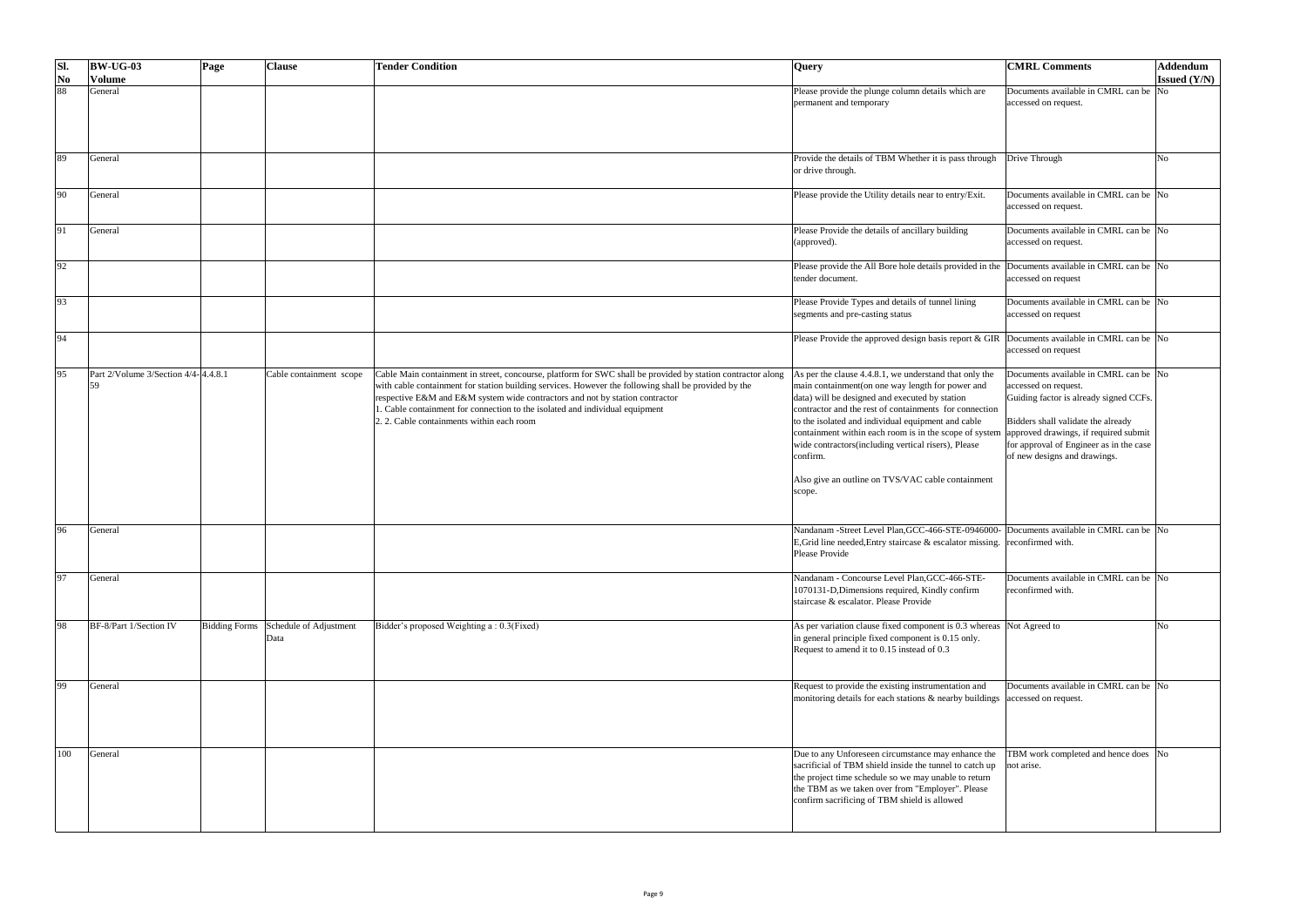

| SI.<br>$\overline{\textbf{No}}$ | $ BW-UG-03 $<br>Volume                                            | Page            | <b>Clause</b>         | <b>Tender Condition</b>                                                                                                                                                                                                                                                                                                                                                                                                                                                                          | <b>Query</b><br><b>CMRL Comments</b>                                                                                                                                                                                                                                                                                                                                                                                                                                                                                                                                                                                                                                                                                                                                                                                | <b>Addendum</b><br><b>Issued (Y/N</b> |
|---------------------------------|-------------------------------------------------------------------|-----------------|-----------------------|--------------------------------------------------------------------------------------------------------------------------------------------------------------------------------------------------------------------------------------------------------------------------------------------------------------------------------------------------------------------------------------------------------------------------------------------------------------------------------------------------|---------------------------------------------------------------------------------------------------------------------------------------------------------------------------------------------------------------------------------------------------------------------------------------------------------------------------------------------------------------------------------------------------------------------------------------------------------------------------------------------------------------------------------------------------------------------------------------------------------------------------------------------------------------------------------------------------------------------------------------------------------------------------------------------------------------------|---------------------------------------|
| 101                             | IFB-1/part 1, Invitation for<br><b>Bids</b>                       | Point No 6      | <b>Bid Submission</b> | Bids must be delivered to the address above on or before 14.30 Hrs IST on 09-October-2015                                                                                                                                                                                                                                                                                                                                                                                                        | As it is a Design & Build Contract for balance work,<br>Not Agreed to<br>we need to access the balance works which requires<br>additional time to submit the tender. Request to extend<br>submission date at least 6 weeks from 09.10.2015.                                                                                                                                                                                                                                                                                                                                                                                                                                                                                                                                                                         | 150                                   |
| 102                             | SIB-6/part 1, Supplementary ITB 45.4.2<br>Instructions            |                 | Idle machineries      | Some of the major Plant & machinery such as Tunnel Boring Machines (TBM's), batching plant etc taken<br>over from the previous contractor will be made available to the tenderers free of cost.                                                                                                                                                                                                                                                                                                  | • Please Provide the total list of equipment's which will Please refer addendum 1<br>be given to the Successful Contractor at each station<br>site, batching plant area and casting.<br>• Please provide the latest Fitness test reports for each<br>equipments.<br>• Provide the List of Previous Contractors owned<br>Equipment's (ex: TBM) which will be made available<br>free of cost.<br>• Provide the List of Hired Equipment's (ex: cranes)<br>which can be used and also mention whether it will be<br>available free of cost. Please confirm is there any<br>mandatory requirement for deploying the same.<br>Provide the List of Sub-contractors Equipment's (ex:<br>excavators brought by excavation subcontractor) which<br>can be used and also mention whether it will be<br>available free of cost? | Yes                                   |
| 103                             | BDS-3/Part 1, Bid data<br><b>Sheet</b>                            | <b>ITB 18.7</b> | Service Tax           | (iii) Service Tax                                                                                                                                                                                                                                                                                                                                                                                                                                                                                | Please Confirm that service tax is exempted from the<br>Service tax exemption for the project<br>project. We need to pay service tax on hired equipment,<br>will be availed as applicable but not<br>design services etc. the impact of change in law related for hired equipments.<br>to service tax is not covered in price variation clause.<br>We request to reimburse the service tax at actual.                                                                                                                                                                                                                                                                                                                                                                                                               |                                       |
| 104                             | BDS-3/Part 1, Bid data<br>Sheet; Preamble of pricing<br>schedule. | ITB 19.1        | Currency of Bid       | The Currency of the Bid shall be in Indian Rupees and two other currencies from OECD countries (Japanese<br>yen/US Dollar/Euro)                                                                                                                                                                                                                                                                                                                                                                  | The stated provision contradicts with Pricing Summary   Please Refer addendum<br>as the currency of Bid should be in Indian Rupees only.<br>Please Confirm                                                                                                                                                                                                                                                                                                                                                                                                                                                                                                                                                                                                                                                          | Yes                                   |
| 105                             | EQC-2/Part 1, Section III,<br>$EC & QR$ Initial Filter            | 1.1.2           | Equipment             | Diaphragm Wall Equipment - 4 Nos                                                                                                                                                                                                                                                                                                                                                                                                                                                                 | As Station D-walls are already completed, 4 D-wall rigs Not agreed to. (Mainly intended for<br>for Entry/Exit areas are very high. Request to replace<br>entry/exit works).<br>this with the numbers arrive from the actual<br>contractor's construction schedule/program.                                                                                                                                                                                                                                                                                                                                                                                                                                                                                                                                          |                                       |
| 106                             | EQC-2/Part 1, Section III,<br>$EC & QR$ Initial Filter            | 1.1.3 $(C)$     | General Experience    | Successful experience as prime contractor in the execution of at least four projects of comparable nature and<br>complexity31.03.2015                                                                                                                                                                                                                                                                                                                                                            | As the scope is only balance works, request to reduce<br>Please Refer addendum for modified<br>the successful experience as prime contractor in the<br>criteria.<br>execution of at least four projects to two projects.                                                                                                                                                                                                                                                                                                                                                                                                                                                                                                                                                                                            | Yes                                   |
| 107                             | EQC-4/Part 1, Section III,<br>EC & QR Initial Filter              | 1.2.3           | Contracts             | Award Criteria for Multiple Bidders have the option to bid for any one or both packages. Bids will be evaluated package-wise, taking into<br>account discounts offered, if any, for individual packages. Only one package contract (BW-UG-02 or BW-<br>UG-03)Contract(s) will be awarded to the Bidder or Bidders offering the lowest evaluated cost to the<br>Employer for combined packages, subject to the selected Bidder(s) meeting the required qualification criteria<br>for the package. | Request to consider both contracts can be awarded to<br>Please Refer addendum for modified<br>the single Contractor/JV.<br>criteria.                                                                                                                                                                                                                                                                                                                                                                                                                                                                                                                                                                                                                                                                                | Yes                                   |
| 108                             | EQC-12/Part 1, Section III,<br>$EC & QR$ Initial Filter           | 2.4.2(b)        | Specific Experience   | Executed and completed at least one tunnel by Closed Face TBM of at least 3 km in total length (single<br>tunnel length to be counted), and of finished internal diameter not less than 5 m, below the local groundwater<br>table and in mixed ground conditions that vary from weak alluvial deposits to competent rock; and                                                                                                                                                                    | Refer addendum for definition.<br>Please confirm 3km tunnel experience is required only<br>in urban conditions/metro tunnels or Hydel tunnels are<br>also acceptable.                                                                                                                                                                                                                                                                                                                                                                                                                                                                                                                                                                                                                                               | Yes                                   |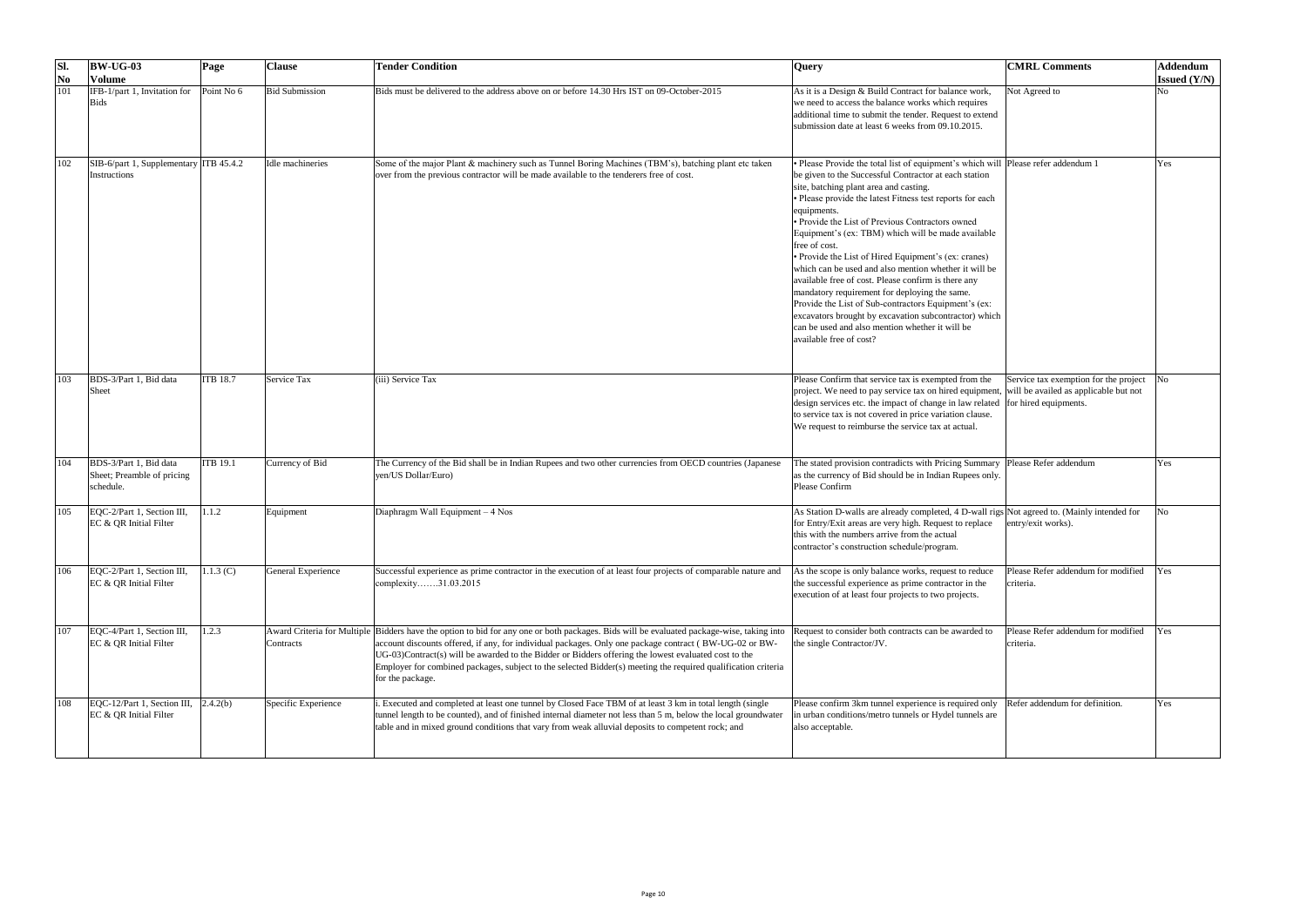

| SI.<br>$\overline{\text{No}}$ | <b>BW-UG-03</b><br><b>Volume</b>                      | Page                              | <b>Clause</b>          | <b>Tender Condition</b>                                                                                                                                                                                                                                                                                                                                                                       | <b>Query</b>                                                                                                                                                                                                                                                                                                   | <b>CMRL Comments</b>                                         | <b>Addendum</b><br><b>Issued (Y/N</b> |
|-------------------------------|-------------------------------------------------------|-----------------------------------|------------------------|-----------------------------------------------------------------------------------------------------------------------------------------------------------------------------------------------------------------------------------------------------------------------------------------------------------------------------------------------------------------------------------------------|----------------------------------------------------------------------------------------------------------------------------------------------------------------------------------------------------------------------------------------------------------------------------------------------------------------|--------------------------------------------------------------|---------------------------------------|
| 109                           | EQC-13/Part 1, Section III,<br>EC & QR Initial Filter | Notes for the<br>bidder           | Similar Works (i)      | The similarity shall be based on the physical size, complexity, methods/technology and/or other characteristics  • Request to define the "similar works", whether it is<br>described in Section VI, Employer's Requirements. Summation of number of small value Contracts (less than<br>the value specified under requirement) to meet the overall requirement will not be accepted.          | related to Contract Value or with number of stations in<br>a Contract<br>To evaluate the contractors completed jobs, the price<br>level assuming 5% inflation for Indian rupees every<br>year and 2% for foreign currency portions per year<br>should be added in the total Contract Value. Please<br>Confirm. | Refer addendum for definition.                               | Yes                                   |
| $\boxed{110}$                 | BF-4/Part 1, Section IV,<br><b>Bidding Forms</b>      | Letter of<br><b>Technical Bid</b> | <b>IFB</b> No          | IFB NO: CMRL/01/2015/UAA02 and UAA03/balance Works (Under Risk & Cost of Terminated Contractor) The IFB No mentioned in letter of Technical Bid                                                                                                                                                                                                                                               | includes both UAA02 and UAA03. As the contractors<br>are bidding for both the contracts separately, the same<br>IFB no should be written in both the contracts. Please<br>Confirm                                                                                                                              | Yes                                                          | No                                    |
| 111                           | BF-8/part 1, Section IV<br><b>Bidding Forms</b>       | Schedule of<br>Adjustment<br>Data | (C) Source of Index    | RBI-CPI- (labour)                                                                                                                                                                                                                                                                                                                                                                             | Request to consider to minimum wages as per Govt. of No<br>Tamil Nadu.                                                                                                                                                                                                                                         |                                                              |                                       |
| 112                           | BF-8/part 1, Section IV<br><b>Bidding Forms</b>       | Schedule of<br>Adjustment<br>Data | (C) Source of Index    | RBI-CPI- (Cement+Lime)- Cement                                                                                                                                                                                                                                                                                                                                                                | • There are no CPI indices for (Cement+Lime) - Cement. Please refer Addendum.<br>Even WPI index does not reflect the actual change in<br>the prices, request to consider market price/star price.                                                                                                              |                                                              | Yes                                   |
| 113                           | BF-8/part 1, Section IV<br><b>Bidding Forms</b>       | Schedule of<br>Adjustment<br>Data | (C) Source of Index    | RBI-CPI- (Steel Long)- Steel                                                                                                                                                                                                                                                                                                                                                                  | There are no CPI indices for (Steel Long)- Steel.<br>Request to please change to WPI indices.                                                                                                                                                                                                                  | Please refer Addendum.                                       | Yes                                   |
| 114                           | BF-8/part 1, Section IV<br><b>Bidding Forms</b>       | Schedule of<br>Adjustment<br>Data | (C) Source of Index    | RBI-CPI- Mineral Oil (Fuel)                                                                                                                                                                                                                                                                                                                                                                   | There are no CPI indices for Mineral oil (Fuel).<br>Request to please consider IOCL price.                                                                                                                                                                                                                     | Please refer Addendum.                                       | Yes                                   |
| 115                           | BF-10/part 1, Section IV<br><b>Bidding Forms</b>      | 1.2                               | <b>Contract Price</b>  | The Tenderer is to note that Price Center "I" must be priced in Indian Rupees only.<br>Payments for Price Centers B, C, D, E, F, G, and H also will be made only in Indian Rupees.<br>Price Center "A" shall also be paid only in Indian Rupees.                                                                                                                                              | Request to allow Foreign Currency also.                                                                                                                                                                                                                                                                        | Please refer Addendum.                                       | Yes                                   |
| 116                           | BF-13/ part 1, Section IV<br><b>Bidding Forms</b>     | 1.5                               | <b>Payment Concept</b> | Subject to the Contractor's Monthly Statement meeting the minimum value of 2% of Contract Price, and after<br>the Employer's Representative's assessment, the Employer's Representative will issue an Interim Payment<br>Certificate calculated on percentages from the SOP Items, Sub-clause 1.3.4.6 above, for each Price Center in<br>the manner described in Sub-clause 14.6 of GC above. | As the scope of work for contractor is only Balance<br>works, request to delete this clause.                                                                                                                                                                                                                   | Not agreed to                                                | No                                    |
| 117                           | BF-16/ part 1, Section IV<br><b>Bidding Forms</b>     |                                   | <b>Pricing Summary</b> | (6) The Tenderer shall complete the Equivalent Tender Total in Indian Rupees in words below;<br>TENDER TOTAL: INDIAN RUPEES----------------------                                                                                                                                                                                                                                             | Please Confirm what we have to write in the space<br>provided.<br><b>Equivalent Tender?</b><br>• Tender Total?<br>• Total Amount?                                                                                                                                                                              | Please refer addendum for definitions                        | Yes                                   |
| 118                           | D-3, part 2, Employer's<br>Requirements               | Construction                      | 18                     | The Contractor has to remit a rent equivalent to an amount of 1% of the "guideline value" of the property per<br>annum, for the period of occupancy of the area of land. In case the land can't be handed over to the Contractor, to the previous contractors free of cost.<br>the Contractor has to make his own arrangements for other facilities without any<br>liability to the Employer. | Request CMRL to provide existing land already given                                                                                                                                                                                                                                                            | Documents available in CMRL can be No<br>accessed on request |                                       |
| 119                           | A-4, part 2, Employer's<br>Requirements               | Appendix 2A                       | <b>Work Areas</b>      | (v) The BW-UG-03 contractor shall indemnify the employer against all costs, charges and expenses resulting<br>from his failures to properly coordinate the works and the interfaces with BW-UG-02 contractor.                                                                                                                                                                                 | Any delay in Tunneling works by UG-02 Contractor,<br>UG-03 contractor shall be suitably compensated in time<br>and cost.                                                                                                                                                                                       | May be considered on merits.                                 | N <sub>o</sub>                        |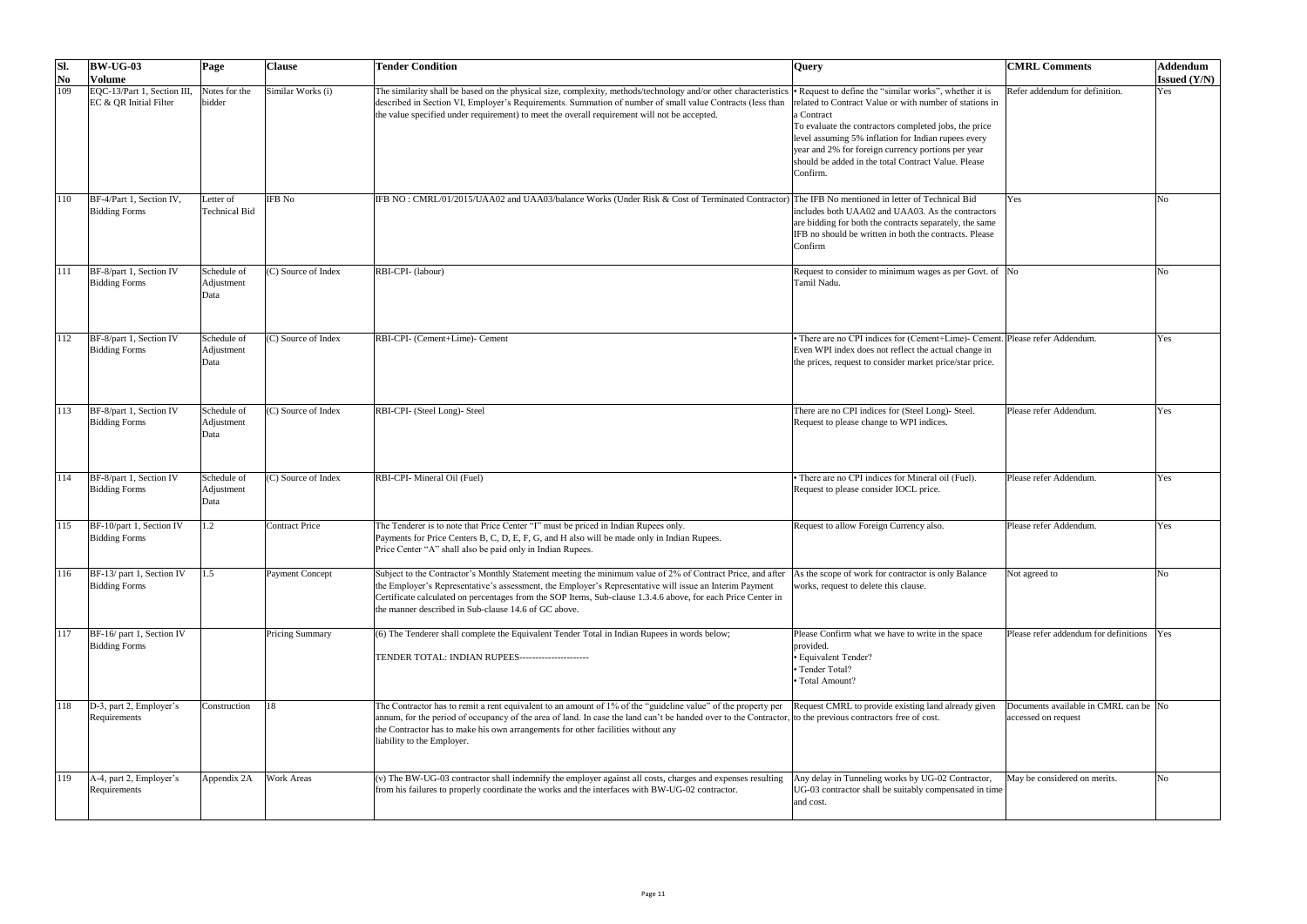

| SI.<br>$\overline{\text{No}}$ | <b>BW-UG-03</b><br><b>Volume</b>                        | Page          | <b>Clause</b>                              | <b>Tender Condition</b>                                                                                                                                                                                                                                                                                                                                                                                                                                                                                                                                                                                                                                                                                                                                                                                                                                                                                                                                                                                                                                                                                                                                                                                                                                                                                          | <b>Query</b>                                                                                                                                                                                               | <b>CMRL Comments</b>                                                                                       | <b>Addendum</b><br><b>Issued (Y/N</b> |
|-------------------------------|---------------------------------------------------------|---------------|--------------------------------------------|------------------------------------------------------------------------------------------------------------------------------------------------------------------------------------------------------------------------------------------------------------------------------------------------------------------------------------------------------------------------------------------------------------------------------------------------------------------------------------------------------------------------------------------------------------------------------------------------------------------------------------------------------------------------------------------------------------------------------------------------------------------------------------------------------------------------------------------------------------------------------------------------------------------------------------------------------------------------------------------------------------------------------------------------------------------------------------------------------------------------------------------------------------------------------------------------------------------------------------------------------------------------------------------------------------------|------------------------------------------------------------------------------------------------------------------------------------------------------------------------------------------------------------|------------------------------------------------------------------------------------------------------------|---------------------------------------|
| 120                           | D-27, part 2, Employer's<br>Requirements                | Construction  | Attachment D1                              | The Employer will not provide living accommodation for the use of the Contractor or any of his staff or labour Request to confirm the use of Existing Setup of labour<br>employed on the Works. Living accommodation shall not be established on any land provided to the<br>Contractor by the Employer.                                                                                                                                                                                                                                                                                                                                                                                                                                                                                                                                                                                                                                                                                                                                                                                                                                                                                                                                                                                                         | Colony is allowed. Please confirm the monthly rental<br>for the same.                                                                                                                                      | Yes. If it is CMRL land for rental.<br><b>Please Contact CMRL</b>                                          |                                       |
| 121                           | D-20, part 2, Employer's<br>Requirements                |               | <b>Muck Disposal</b>                       | All excavated material, excluding waste material, bentonite fluid and bentonite contaminated material shall be Please provide the location of appointed site for muck<br>disposed of at appointed sites only. This material shall be placed and compacted in accordance with the<br>Construction Specification for Earth Works or as otherwise directed by the Engineer's Representative.                                                                                                                                                                                                                                                                                                                                                                                                                                                                                                                                                                                                                                                                                                                                                                                                                                                                                                                        | disposal.                                                                                                                                                                                                  | The location shall be identified by<br>CMRL from time-to-time within a<br>radius of 45km from Govt. Estate | N <sub>o</sub>                        |
| 122                           | GC-14/Part 3, Section VII,<br><b>General Conditions</b> | Clause 2.2    | Permits, Licenses or<br>Approvals          | The Employer shall provide, at the request of the Contractor, such reasonable assistance as to allow the<br>Contractor to obtain properly:<br>(a) copies of the Laws of the Country which are relevant to the Contract but are not readily<br>available, and<br>(b) any permits, licences or approvals required by the Laws of the Country:<br>(i) which the Contractor is required to obtain under Sub-Clause 1.13 [Compliance with<br>Laws].<br>(ii) for the delivery of Goods, including clearance through customs, and<br>(iii) for the export of Contractor's Equipment when it is removed from the Site.                                                                                                                                                                                                                                                                                                                                                                                                                                                                                                                                                                                                                                                                                                   | Please confirm that any delays as a result of obtaining<br>approvals/permits/licences from any authorities that are<br>beyond the control of the Contractor shall not be<br>considered as non-performance. | Not agreed to.                                                                                             | N <sub>0</sub>                        |
| 123                           | GC-24/Part 3, Section VII,<br><b>General Conditions</b> | Clause $4.15$ | <b>Access Route</b>                        | The Contractor shall be deemed to have satisfied himself as to the suitability and availability of the access<br>routes he chooses to use<br>The Employer will not be responsible for any claims which may arise from the use or otherwise of any access<br>route. The Employer does not guarantee the suitability if availability of any particular access route,                                                                                                                                                                                                                                                                                                                                                                                                                                                                                                                                                                                                                                                                                                                                                                                                                                                                                                                                               | Request to consider compensation in case of delays<br>caused due to non-availability of continuous access.                                                                                                 | Not agreed to.                                                                                             | No                                    |
| 124                           | GC-25/Part 3, Section VII.<br><b>General Conditions</b> | Clause 4.18   | Protection of Environment                  | The Contractor shall take all reasonable steps to protect the environment (both on and off the Site) and to limit Protection of the environment shall be limited to within Not agreed to. This is the existing<br>damage and nuisance to people and property resulting from pollution, noise and other results of his operations. Site premises only as the Contractor could not be held<br>The Contractor shall ensure that emissions, surface discharges and effluent from the Contractor's activities<br>shall not exceed the values indicated in the Employer's Requirements or prescribed by applicable Laws.                                                                                                                                                                                                                                                                                                                                                                                                                                                                                                                                                                                                                                                                                               | responsible for Environmental impacts in outside the<br>site locations. Please modify the clause accordingly.                                                                                              | contract condition.                                                                                        |                                       |
| 125                           | GC-27/Part 3, Section VII,<br><b>General Conditions</b> | Clause 4.22   | Security of the site                       | Unless otherwise stated in the Particular Conditions:<br>(a) the Contractor shall be responsible for keeping unauthorised persons off the Site, and<br>(b) authorised persons shall be limited to the Contractor's Personnel and the Employer's Personnel;<br>and to any other personnel notified to the Contractor, by the Employer or the Engineer, as authorised personnel<br>of the Employer's other contractors on the Site.                                                                                                                                                                                                                                                                                                                                                                                                                                                                                                                                                                                                                                                                                                                                                                                                                                                                                | Request to consider sharing of various cost incurred by<br>civil contractor in case of services used by designated<br>system wide contractor.                                                              | The overall security of the site is the<br>responsibility of contractor.                                   |                                       |
|                               | GC-41/Part 3, Section VII,<br><b>General Conditions</b> | Clause 8.4    | <b>Extension of Time for</b><br>Completion | The Contractor shall be entitled subject to Sub-Clause 20.1 [Contractor's Claims] to an extension of the<br>Time for Completion if and to the extent that completion for the purposes of Sub-Clause 10.1 [Taking Over of<br>the Works and Sections] is or will be delayed by any of the following causes:<br>(a) a Variation (unless an adjustment to the Time for Completion has been agreed under Sub-<br>Clause 13.3 [Variation Procedure]),<br>(b) a cause of delay giving an entitlement to extension of time under a Sub-Clause of these<br>Conditions,<br>(c) exceptionally adverse climatic conditions,<br>(d) Unforeseeable shortages in the availability of personnel or Goods caused by epidemic or<br>governmental actions, or<br>(e) any delay, impediment or prevention caused by or attributable to the Employer, the Employer's<br>Personnel, or the Employer's other contractors.<br>If the Contractor considers himself to be entitled to an extension of the Time for Completion, the Contractor<br>shall give notice to the Engineer in accordance with Sub-Clause 20.1 [Contractor's Claims]. When<br>determining each extension of time under Sub-Clause 20.1, the Engineer shall review previous<br>determinations and may increase, but shall not decrease, the total extension of time. | There is provision only for compensation of time and<br>not cost. The Contractor should be compensated for<br>costs arising due to delays not attributable to the<br>Contractor.                           | General Conditions of contract<br>prevails.                                                                | No                                    |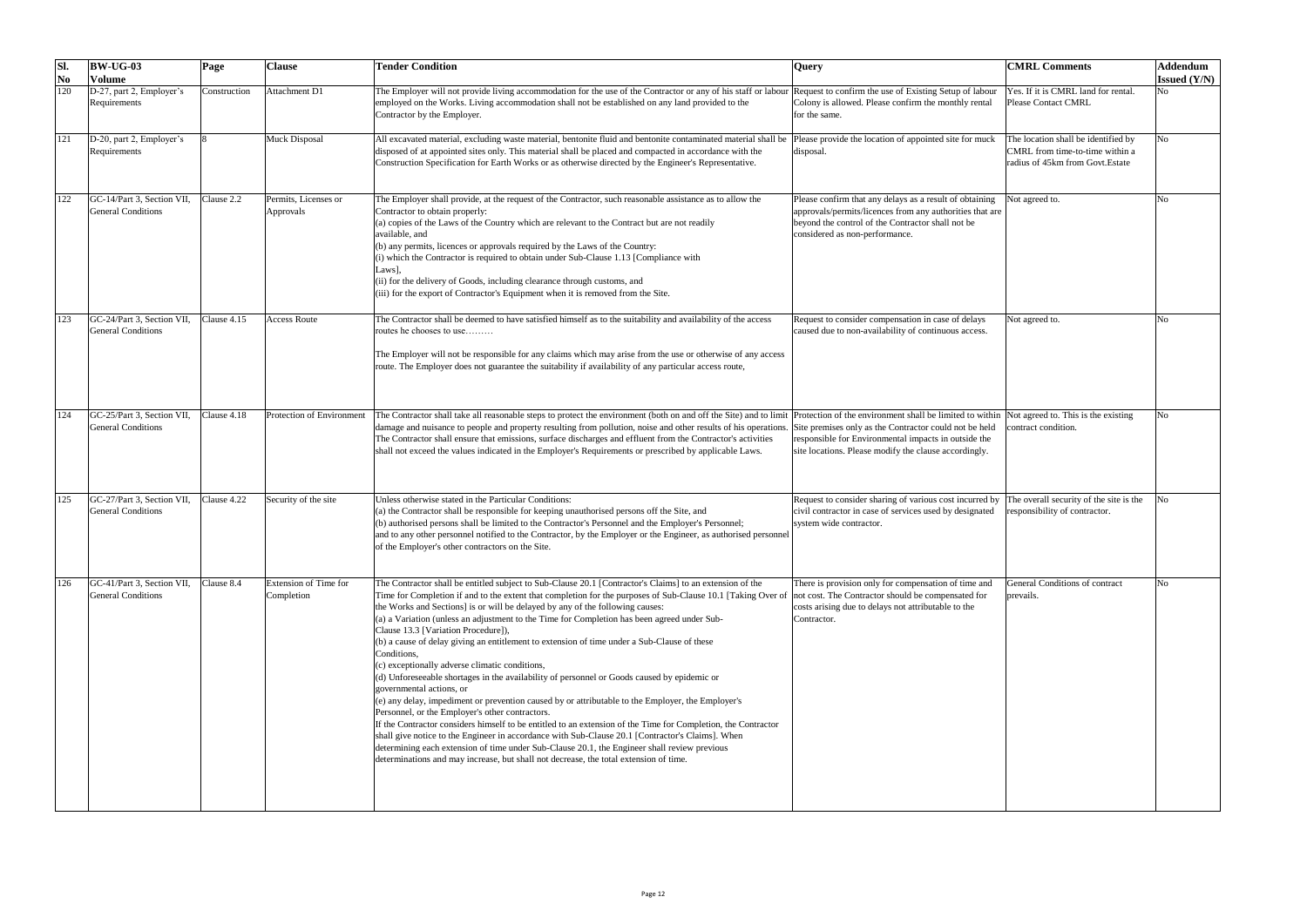

| SI.<br>$\overline{\text{No}}$ | <b>BW-UG-03</b><br><b>Volume</b>                               | Page        | <b>Clause</b>                                                    | <b>Tender Condition</b>                                                                                                                                                                                                                                                                                                                                                                                                                                                                                                                                                                                                                                                                                                                                                                                                                                                                                     | <b>Query</b>                                                                                                                                                                                                                                                                                                                                               | <b>CMRL Comments</b>                                                                                                                           | <b>Addendum</b><br><b>Issued (Y/N</b> |
|-------------------------------|----------------------------------------------------------------|-------------|------------------------------------------------------------------|-------------------------------------------------------------------------------------------------------------------------------------------------------------------------------------------------------------------------------------------------------------------------------------------------------------------------------------------------------------------------------------------------------------------------------------------------------------------------------------------------------------------------------------------------------------------------------------------------------------------------------------------------------------------------------------------------------------------------------------------------------------------------------------------------------------------------------------------------------------------------------------------------------------|------------------------------------------------------------------------------------------------------------------------------------------------------------------------------------------------------------------------------------------------------------------------------------------------------------------------------------------------------------|------------------------------------------------------------------------------------------------------------------------------------------------|---------------------------------------|
| 127                           | GC-61/Part 3, Section VII,<br><b>General Conditions</b>        | Clause 14.7 | Payment                                                          | (b) the amount certified in each Interim Payment Certificate within 56 days after the Engineer receives the<br>Statement and supporting documents or, at a time when the Bank's loan or credit (from which part of the<br>payments to the Contractor is being made) is suspended, the amount shown on any statement submitted by the  monthly invoice and the balance 20% in next 14 days.<br>Contractor, within 14 days after such statement is submitted, any discrepancy being rectified in the next<br>payment to the Contractor including any amounts due in accordance with a decision by the DB which have<br>been included in the Interim Payment Certificate; and                                                                                                                                                                                                                                  | We request to consider payment of 80% of the interim<br>amount within 7 days from the date of submission of                                                                                                                                                                                                                                                | Not Agreed to. This is the standard<br>time for release of payments as per<br>GC. However efforts will be made to<br>pay as early as possible. | N <sub>0</sub>                        |
| 128                           | GC-75/Part 3, Section VII.<br><b>General Conditions</b>        | Clause 18.3 | Insurance against injury to<br>Persons and Damage to<br>Property | The insuring Party shall insure against each Party's liability for any loss, damage, death or bodily injury<br>which may occur to any physical property (except things insured under Sub-Clause 18.2 [Insurance for<br>Works and Contractor's Equipment]) or to any person (except persons insured under Sub-Clause 18.4<br>[Insurance for Contractor's Personnel]), which may arise out of the Contractor's performance of the Contract<br>and occurring before the issue of the Performance Certificate. This insurance shall be for a limit per<br>occurrence of not less than the amount stated in the Contract Data, with no limit on the number of occurrences.<br>If an amount is not stated in the Contract Data, this Sub-Clause<br>shall not apply.<br>As per Particular Conditions (PC) Part A – Contract Data<br>Minimum amount of Third Party Insurance – INR 0.50 Million INR per occurrence. | Please consider having limitation for the number of<br>incidents (say 4 nos.). For any further incidences, then<br>the same shall be suitably compensated by the<br>Employer.                                                                                                                                                                              | Not agreed to.                                                                                                                                 |                                       |
| 129                           | 1-3/Part 3, Section VIII,<br>Particular Conditions/PC-3        |             | Time for Completion                                              | 608 days                                                                                                                                                                                                                                                                                                                                                                                                                                                                                                                                                                                                                                                                                                                                                                                                                                                                                                    | Considering the quantum of work involved - civil<br>structural, finishing, architectural, E&M, - Bidder<br>requests to modify the key dates as per enclosed sheet.                                                                                                                                                                                         | Contractor shall analyze the inputs<br>required to complete the work in the<br>timeline and quote accordingly.                                 |                                       |
| 130                           | 1-3/Part 3, Section VIII,<br><b>Particular Conditions/PC-3</b> |             | <b>Performance Security</b>                                      | The Performance Security will be in the form of a "demand guarantee" or "performance bond" in the<br>amount(s) of 7.5% percent of the Accepted Contract Amount and in the same currency(ies) of the Accepted<br>Contract Amount.                                                                                                                                                                                                                                                                                                                                                                                                                                                                                                                                                                                                                                                                            | Request to reduce the Performance Security from 7.5% Not agreed to.<br>to $5%$                                                                                                                                                                                                                                                                             |                                                                                                                                                |                                       |
| 131                           | 1-4/Part 3, Section VIII,<br>Particular Conditions/PC-4        |             | Maximum amount of Delay 10%<br>damages                           |                                                                                                                                                                                                                                                                                                                                                                                                                                                                                                                                                                                                                                                                                                                                                                                                                                                                                                             | Request to limit to maximum 5% instead of 10%.                                                                                                                                                                                                                                                                                                             | Not agreed to                                                                                                                                  |                                       |
| 132                           | 1-4/Part 3, Section VIII,<br><b>Particular Conditions/PC-4</b> |             | <b>Total Advance Payment</b>                                     | 5% Percentage of the Accepted Contract Amount payable in the currencies and proportions in which the<br>Accepted Contract Amount is payable in two equal installments. First installment is paid on production of BG<br>and second installment is paid after satisfactory utilization of the first installment.                                                                                                                                                                                                                                                                                                                                                                                                                                                                                                                                                                                             | Request to increase the advance 5% to 10%.                                                                                                                                                                                                                                                                                                                 | Please refer addendum.                                                                                                                         |                                       |
| $\boxed{133}$                 | -4/Part 3, Section VIII,<br><b>Particular Conditions/PC-4</b>  |             | Percentage of Retention                                          |                                                                                                                                                                                                                                                                                                                                                                                                                                                                                                                                                                                                                                                                                                                                                                                                                                                                                                             | Since other metro contracts has no "Retention money"<br>clause". Hence we request to delete this clause.                                                                                                                                                                                                                                                   | Not Agreed to.                                                                                                                                 |                                       |
| 134                           | 1-4/Part 3, Section VIII,<br><b>Particular Conditions/PC-4</b> |             | <b>Plant and Materials</b>                                       | Deleted                                                                                                                                                                                                                                                                                                                                                                                                                                                                                                                                                                                                                                                                                                                                                                                                                                                                                                     | Request to provide 10% interest free P&M Advance.                                                                                                                                                                                                                                                                                                          | Not Agreed to.                                                                                                                                 |                                       |
| 135                           | $2-5$ / Part 3, Section VIII,<br>Part B-Specific Provisions    | SP 10       | 4.10 Site Data                                                   | $ 4.10.1$ The responsibility of the Contractor under sub-clause 4.10 of GC is full and final and no claim by the<br>Contractor for additional payment or extension of time shall be allowed on the grounds that of any<br>misunderstanding or misapprehension by the Contractor or that incorrect or insufficient information was given<br>to the Contractor or that he failed to obtain correct and sufficient information.                                                                                                                                                                                                                                                                                                                                                                                                                                                                                | Request to consider extension of time as well as cost<br>compensation since it is beyond Contractor's control.                                                                                                                                                                                                                                             | Not agreed to                                                                                                                                  |                                       |
| 136                           | 2-5/ Part 3, Section VIII,<br>Particular conditions/PC-5       |             |                                                                  | Liquidat<br>Liquidate ed<br>Liquidat<br>damages ed<br> Key<br>damages between Damage<br>Dates<br>$29$ S<br>from<br>first Day<br>for<br>and day Day 57<br>$28$ days<br>56<br>16,66,66<br>Key date<br>50,000<br>2,00,000<br><b>Key Date</b><br>50,000 2,00,000<br><b>Key Date</b><br>50,000 2,00,000<br><b>Key Date</b><br>50,000 2,00,000                                                                                                                                                                                                                                                                                                                                                                                                                                                                                                                                                                    | Request to change as follows :<br>Liquidated<br>Liquidated<br>Liquidated<br>damages for damages<br><b>Key Dates</b><br>Damages<br>from Day 57<br>$\int$ first 28 days $\int_{29}^{27}$ and day 56 $\int$<br>10,000<br>50,000 10,00,000<br>Key date 2<br>10,000<br>50,000<br>Key Date 4<br>10,000<br>50,000<br>Key Date 5<br>10,000<br>50,000<br>Key Date 8 | Not agreed to.                                                                                                                                 | N <sub>0</sub>                        |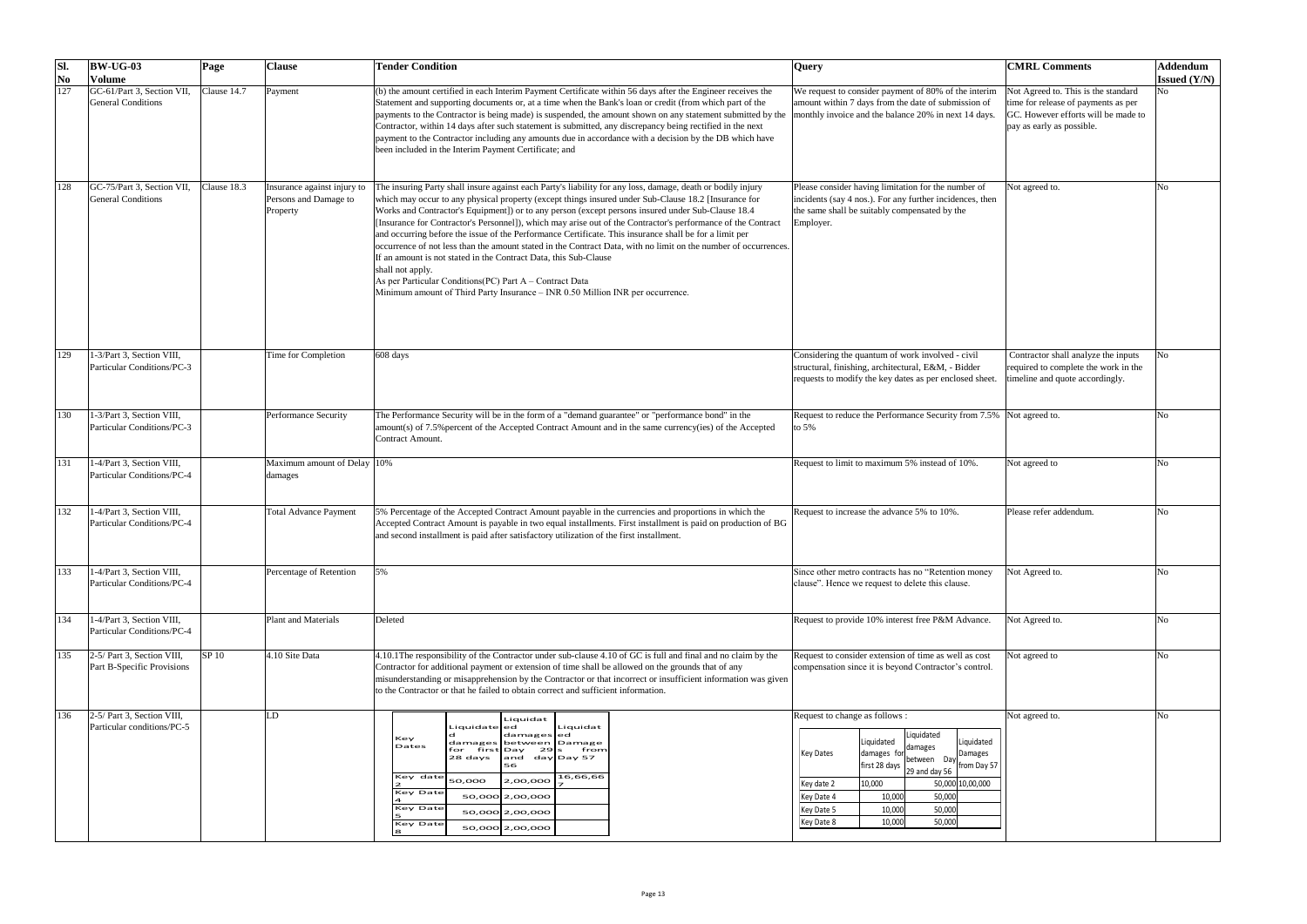

| SI.<br>$\overline{\text{No}}$ | $BW-UG-03$<br><b>Volume</b> | Page | <b>Clause</b> | <b>Tender Condition</b> | <b>Query</b>                                                                                                                                                                                                                                                                                                                                                                                                                                                                                                                                                                                                                                                               | <b>CMRL Comments</b>                                                                                                                                                                                                                      | <b>Addendum</b><br><b>Issued (Y/N</b> |
|-------------------------------|-----------------------------|------|---------------|-------------------------|----------------------------------------------------------------------------------------------------------------------------------------------------------------------------------------------------------------------------------------------------------------------------------------------------------------------------------------------------------------------------------------------------------------------------------------------------------------------------------------------------------------------------------------------------------------------------------------------------------------------------------------------------------------------------|-------------------------------------------------------------------------------------------------------------------------------------------------------------------------------------------------------------------------------------------|---------------------------------------|
| 137                           | General                     |      |               |                         | Successful contractor liability shall be limited to the<br>works carried out by them. Please confirm.                                                                                                                                                                                                                                                                                                                                                                                                                                                                                                                                                                      | Yes.                                                                                                                                                                                                                                      | N <sub>0</sub>                        |
| 138                           | General                     |      |               |                         | As we understand that part of the station slabs and<br>walls are already completed & coupler provisions are<br>already made by previous contractor. Hence please<br>confirm whether bidder has to be adopt the same design Bidders shall validate the already<br>and Reinforcement detailing as per the previous<br>contractor or Contractor can design our own with<br>different thickness.<br>In case Contractor has to adopt the same design request<br>to provide the following:<br>1. Approved design calculation<br>2. GFC drawings<br>3. Reinforcement drawings<br>4. As built drawings of completed slabs/D wall<br>5. Any other related modifications or EIR etc. | Documents available in CMRL can be No<br>accessed on request.<br>approved drawings, if required submit<br>for approval of Engineer as in the case<br>of new designs and drawings.                                                         |                                       |
| $\vert 139$                   | General                     |      |               |                         | During our site visit it is found that in many locations<br>reinforcement work and other works are not completed,<br>but the drawings indicates reinforcement works are<br>completed. Hence we request either to provide<br>latest/actual as built drawings or these works can be<br>completed by CMRL and it should not be part of<br>Contract scope.                                                                                                                                                                                                                                                                                                                     | Documents available in CMRL can be No<br>accessed on request.<br>Bidders shall validate the already<br>completed works before starting his<br>works and submit for approval of<br>Engineer as in the case of new designs<br>and drawings. |                                       |
| 140                           | General                     |      |               |                         | During our site visit it is found that materials (raw<br>materials like reinforcement, D wall cage, sand,<br>aggregates, formwork materials, etc.) are lying at the<br>site. Please provide the list and qty. of materials which<br>can be used by the successful bidder after awarding of<br>contract at free of cost.                                                                                                                                                                                                                                                                                                                                                    | Any material available at site, if used<br>for permanent works, shuttering or<br>staging materials will be charged.                                                                                                                       |                                       |
| 141                           | General                     |      |               |                         | During our site visit it is found that in some stations<br>bulging/Dampness/leakages/honeycombs of D-wall/<br>slabs/structures in certain locations. Request to provide<br>the exact scope for repair works of already constructed<br>structures.                                                                                                                                                                                                                                                                                                                                                                                                                          | Please Refer addendum.                                                                                                                                                                                                                    | Yes                                   |
| $ 142\rangle$                 | General                     |      |               |                         | Many labours and other P&M Contractors are standing Securing the site will be responsibility No<br>at site for their balance payment with Previous<br>Contractors. Please ensure that complete hindrance free assist.<br>site will be handed over to the successful bidder.                                                                                                                                                                                                                                                                                                                                                                                                | of contractor. However CMRL may                                                                                                                                                                                                           |                                       |
| 143                           | General                     |      |               |                         | Please provide the exact scope for Reinstatement of<br>works. As we are doing only balance work, we don't<br>know the original site condition which was handed over<br>to the previous contractor.                                                                                                                                                                                                                                                                                                                                                                                                                                                                         | This is to be inferred from the street<br>level plans shared                                                                                                                                                                              |                                       |
| 144                           | General                     |      |               |                         | Please provide the exact scope for any re-shifting of<br>utility to be carried out during or after completion of<br>structure. As we are doing only balance work, we don't<br>know the original site condition which was handed over Payment shall be as per actuals. Please<br>to the previous contractor.                                                                                                                                                                                                                                                                                                                                                                | Documents available in CMRL can be Yes<br>accessed on request.<br>refer Addendum 1                                                                                                                                                        |                                       |
| 145                           |                             |      |               |                         | As the balance works are to be executed based on<br>certain sequence which may lead to shifting of utility<br>more than one time, hence under Price Centre "I"<br>contractor shall be paid on actual qty of work done<br>taking in account in multiple shifting.                                                                                                                                                                                                                                                                                                                                                                                                           | Payment shall be as per actuals. Please Yes<br>refer Addendum 1                                                                                                                                                                           |                                       |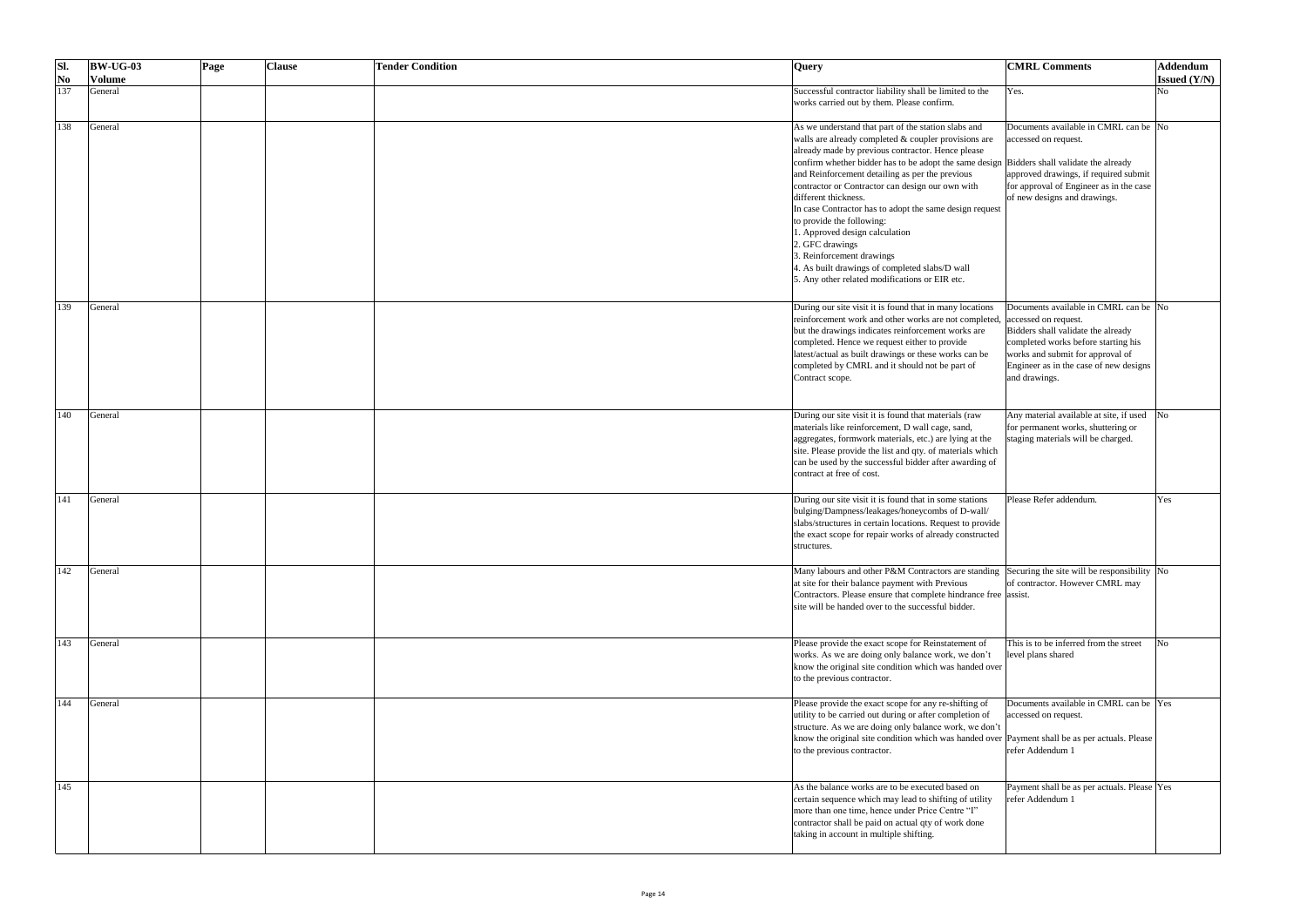

| SI.<br>$\overline{\textbf{No}}$ | <b>BW-UG-03</b><br>Volume        | Page | <b>Clause</b>                                                                                | <b>Tender Condition</b>                                                                                                                                                                                                                                                                                                                                                                                                                                                                                                                                                                                                                                                                                                       | <b>Query</b>                                                                                                                                                                                                                                                                                                                                                                                                                                                                                                                                                                                                                    | <b>CMRL Comments</b>                                                                                                                                   | <b>Addendum</b><br><b>Issued (Y/N</b> |
|---------------------------------|----------------------------------|------|----------------------------------------------------------------------------------------------|-------------------------------------------------------------------------------------------------------------------------------------------------------------------------------------------------------------------------------------------------------------------------------------------------------------------------------------------------------------------------------------------------------------------------------------------------------------------------------------------------------------------------------------------------------------------------------------------------------------------------------------------------------------------------------------------------------------------------------|---------------------------------------------------------------------------------------------------------------------------------------------------------------------------------------------------------------------------------------------------------------------------------------------------------------------------------------------------------------------------------------------------------------------------------------------------------------------------------------------------------------------------------------------------------------------------------------------------------------------------------|--------------------------------------------------------------------------------------------------------------------------------------------------------|---------------------------------------|
| 146                             |                                  |      |                                                                                              |                                                                                                                                                                                                                                                                                                                                                                                                                                                                                                                                                                                                                                                                                                                               | Request to provide the existing and proposed traffic<br>diversion schemes.                                                                                                                                                                                                                                                                                                                                                                                                                                                                                                                                                      | Documents available in CMRL can be No<br>accessed on request.                                                                                          |                                       |
| $ 147\rangle$                   |                                  |      |                                                                                              |                                                                                                                                                                                                                                                                                                                                                                                                                                                                                                                                                                                                                                                                                                                               | Request to provide the earlier planned sequence of<br>construction.                                                                                                                                                                                                                                                                                                                                                                                                                                                                                                                                                             | Documents available in CMRL can be No<br>accessed on request.                                                                                          |                                       |
| 148                             |                                  |      |                                                                                              |                                                                                                                                                                                                                                                                                                                                                                                                                                                                                                                                                                                                                                                                                                                               | Request to provide the balance work for tunneling.                                                                                                                                                                                                                                                                                                                                                                                                                                                                                                                                                                              | Documents available in CMRL can be No<br>accessed on request.                                                                                          |                                       |
| 149                             |                                  |      |                                                                                              |                                                                                                                                                                                                                                                                                                                                                                                                                                                                                                                                                                                                                                                                                                                               | Request to provide the details of casting yard along<br>with moulds details and number of good/usable<br>segments which are readily available.                                                                                                                                                                                                                                                                                                                                                                                                                                                                                  | Documents available in CMRL can be No<br>accessed on request.                                                                                          |                                       |
| 150                             |                                  |      |                                                                                              |                                                                                                                                                                                                                                                                                                                                                                                                                                                                                                                                                                                                                                                                                                                               | Please provide the details of existing site offices, stores, Documents available in CMRL can be No<br>containers, sheds, P&M workshop, stacking area,<br>canteen, etc. which can be used by Contractor at free of<br>cost.                                                                                                                                                                                                                                                                                                                                                                                                      | accessed on request.                                                                                                                                   |                                       |
|                                 | $45.6$ of page SIB-7             |      |                                                                                              | Some important works and safety related items of work will be executed by the CMRL/Employer through<br>already available agencies and they will be paid for the works being carried out up to the date of<br>commencement of works by the tenderer. The reduction in scope shall be applied in such cases and the rates<br>for these items of works to be paid to agencies by the Employer will be based on Southern Railway Schedule<br>of Rates $2008 + 50\%$ , DSR, TNEB, CMWSSB rates etc. as applicable to the year 2015 (applicable as written<br>in priority). The amounts paid for such works as per the above will be deducted from the amounts payable to<br>the tenderer who will be finalized through these bids. | Request CMRL to provide list of completed important<br>works and safety related items two weeks before<br>submission of tender so that price for the same need not<br>to be included in total tender amount.<br>Further request CMRL to provide list of important<br>works and safety related items along with the value<br>which will be executed between two weeks before bid<br>submission and commencement of work and it shall be<br>part in CMRL scope (so that Contractor need not to<br>include in there scope). Before commencement of work<br>any pending works can be executed by contractor as a<br>Variation item. | Not agreed. Advised to inspect the site, No<br>access the documents available with<br>CMRL to estimate the balance<br>quantum of work.                 |                                       |
| $\vert$ 152                     | 1239 / Part-2, Volume IV         |      | Drawing No.<br>GCC-488-1TL-1071116-B                                                         |                                                                                                                                                                                                                                                                                                                                                                                                                                                                                                                                                                                                                                                                                                                               | In cross passage, sump detail is mismatched (in CP7<br>and CP8) with alignment and details shown in same<br>alignment drawing. (Part 2-Volume-IV- Drawing No.<br>GCC-488-1TL-1071116-B Pg. 1239 of tender<br>document                                                                                                                                                                                                                                                                                                                                                                                                           | Bidders shall validate the already<br>approved drawings, if required submit<br>for approval of Engineer as in the case<br>of new designs and drawings. | N <sub>o</sub>                        |
| 153                             | 1412 to 1421<br>/ Part-2         |      |                                                                                              |                                                                                                                                                                                                                                                                                                                                                                                                                                                                                                                                                                                                                                                                                                                               | Dimensions given in tender document drawings (Part 2   Documents available in CMRL can be   No<br>Volume-IV Pg. 1412 to 1421) are not readable, either<br>size of dimension can be increased or AutoCAD<br>drawings/structural drawings can be provided.                                                                                                                                                                                                                                                                                                                                                                        | accessed on request.                                                                                                                                   |                                       |
| 154                             | 1200 & 1204 and 1371 /<br>Part-2 |      | Drawing No. GCC-490-<br>1CC-0970025-D, GCC-490-<br>SGM-0970029-C & GCC-<br>290-000-1000872-E |                                                                                                                                                                                                                                                                                                                                                                                                                                                                                                                                                                                                                                                                                                                               | Starting chainage 5540.555 m and ending chainage<br>9853.13 m given for package UG02 in alignment<br>drawings (Drawing No. GCC-490-1CC-0970025-D on for approval of Engineer as in the case<br>Page No. 1200 & GCC-490-SGM-0970029-C on Page of new designs and drawings. May<br>No. 1204 of Par-2 of tender documents) is not matching reconciled the difference in chainage<br>with starting chainage 5540.000 m and ending chainage by contacting CMRL.<br>9845.000 m given in typical layout of corridors<br>(Drawing No. GCC-290-000-1000872-E Page No.<br>1371 of tender document). which chainage is to follow           | Bidders shall validate the already<br>approved drawings, if required submit                                                                            | N <sub>o</sub>                        |
| 155                             | Part-2, Volume IV                |      |                                                                                              |                                                                                                                                                                                                                                                                                                                                                                                                                                                                                                                                                                                                                                                                                                                               | AutoCAD drawings of tender document (Part 2 Volume-Documents available in CMRL can be  No<br>$\vert$ IV) can be provided                                                                                                                                                                                                                                                                                                                                                                                                                                                                                                        | accessed on request.                                                                                                                                   |                                       |
| 156                             |                                  |      |                                                                                              |                                                                                                                                                                                                                                                                                                                                                                                                                                                                                                                                                                                                                                                                                                                               | Structural and layout details of ancillary building is<br>required                                                                                                                                                                                                                                                                                                                                                                                                                                                                                                                                                              | Documents available in CMRL can be No<br>accessed on request.                                                                                          |                                       |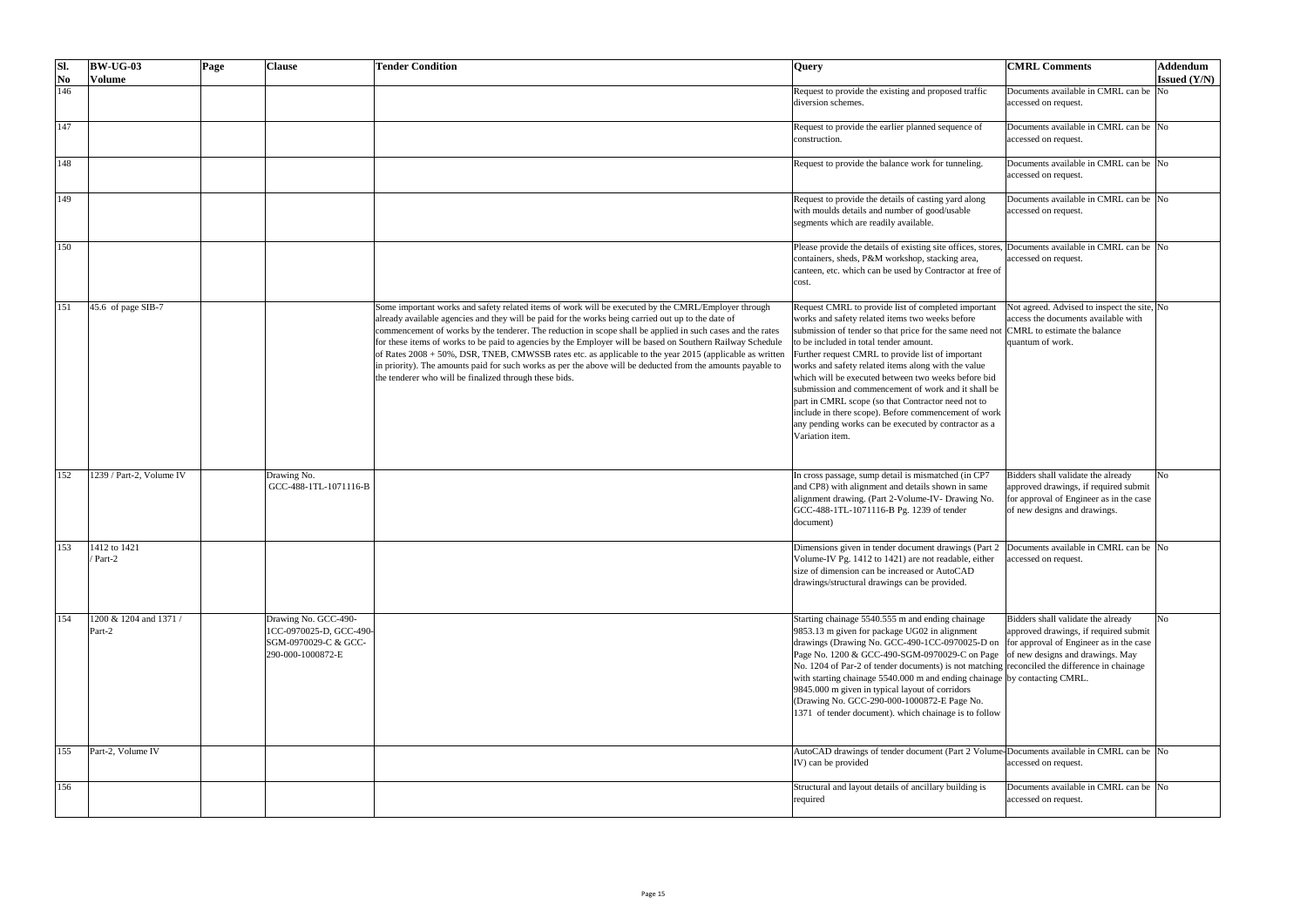| dum<br>(Y/N) |  |
|--------------|--|
|              |  |
|              |  |
|              |  |
|              |  |
|              |  |
|              |  |
|              |  |
|              |  |
|              |  |
|              |  |
|              |  |
|              |  |
|              |  |
|              |  |
|              |  |
|              |  |
|              |  |
|              |  |
|              |  |
|              |  |
|              |  |
|              |  |
|              |  |
|              |  |
|              |  |
|              |  |
|              |  |
|              |  |
|              |  |
|              |  |
|              |  |
|              |  |
|              |  |
|              |  |
|              |  |
|              |  |
|              |  |
|              |  |
|              |  |
|              |  |

| SI.<br>$\overline{\text{No}}$ | $BW-UG-03$<br>Page<br>Volume | <b>Clause</b> | <b>Tender Condition</b> | <b>Query</b>                                                                                                                                                                                                                                                     | <b>CMRL Comments</b>                                          | Addendum<br><b>Issued (Y/N)</b> |
|-------------------------------|------------------------------|---------------|-------------------------|------------------------------------------------------------------------------------------------------------------------------------------------------------------------------------------------------------------------------------------------------------------|---------------------------------------------------------------|---------------------------------|
| 157                           | Part-2, Volume IV            |               |                         | Launching shaft and retrieval shaft locations and<br>construction status are not given in Volume-IV of Part- accessed on request.<br>2 in tender documents and dimensions of shafts are not<br>given. Request to provide the same                                | Documents available in CMRL can be No                         |                                 |
| 158                           |                              |               |                         | Work area details for entry exit are required.                                                                                                                                                                                                                   | Documents available in CMRL can be No<br>accessed on request. |                                 |
| 159                           |                              |               |                         | Barricade provided status is required                                                                                                                                                                                                                            | Documents available in CMRL can be No<br>accessed on request. |                                 |
| 160                           |                              |               |                         | Shoring arrangement available status                                                                                                                                                                                                                             | Documents available in CMRL can be No<br>accessed on request. |                                 |
| 161                           |                              |               |                         | OTE duct erection details and available machineries for Documents available in CMRL can be $\vert$ No<br>erection of OTE duct if any                                                                                                                             | accessed on request.                                          |                                 |
| 162                           |                              |               |                         | OTE duct precast segment construction status is<br>required                                                                                                                                                                                                      | Documents available in CMRL can be No<br>accessed on request. |                                 |
| 163                           |                              |               |                         | Muck skip material available                                                                                                                                                                                                                                     | Documents available in CMRL can be No<br>accessed on request. |                                 |
| 164                           | Part-2, Volume IV            |               |                         | Status as on August 2015 is not given for platform level To be ascertained through site visit<br>& base level of LIC station and concourse level,<br>platform level & base level of thousand lights station.<br>Can we consider it as incomplete, please confirm |                                                               | N <sub>o</sub>                  |
| $\boxed{165}$                 |                              |               |                         | Details of dewatering technique adopted $\&$ machineries Documents available in CMRL can be No<br>provided in each station                                                                                                                                       | accessed on request.                                          |                                 |
| 166                           |                              |               |                         | cross passage construction status is required                                                                                                                                                                                                                    | Documents available in CMRL can be No<br>accessed on request. |                                 |
| 167                           |                              |               |                         | Status of ground improvement is required                                                                                                                                                                                                                         | Documents available in CMRL can be No<br>accessed on request. |                                 |
| 168                           |                              |               |                         | Please provide tunnel segment details at cross passage<br>location                                                                                                                                                                                               | Documents available in CMRL can be No<br>accessed on request. |                                 |
| 169                           |                              |               |                         | Status of support provided for tunnel lining segment at Documents available in CMRL can be No<br>cross passage location (Ring beam support) is required accessed on request.                                                                                     |                                                               |                                 |
| 170                           |                              |               |                         | Availability of cross passage formwork material details Documents available in CMRL can be No                                                                                                                                                                    | accessed on request.                                          |                                 |
| $\overline{171}$              |                              |               |                         | Equipment availability detail for cross passage<br>construction is required                                                                                                                                                                                      | Documents available in CMRL can be No<br>accessed on request. |                                 |
| 172                           |                              |               |                         | Traffic decking status in all stations is required                                                                                                                                                                                                               | Documents available in CMRL can be No<br>accessed on request. |                                 |
| 173                           |                              |               |                         | Plunge column and king post availability is required                                                                                                                                                                                                             | Documents available in CMRL can be No<br>accessed on request. |                                 |
| 174                           |                              |               |                         | Current and proposed traffic diversion plan is required                                                                                                                                                                                                          | Documents available in CMRL can be No<br>accessed on request. |                                 |
| 175                           |                              |               |                         | Please provide the plunge column details which are<br>permanent and temporary                                                                                                                                                                                    | Documents available in CMRL can be No<br>accessed on request. |                                 |